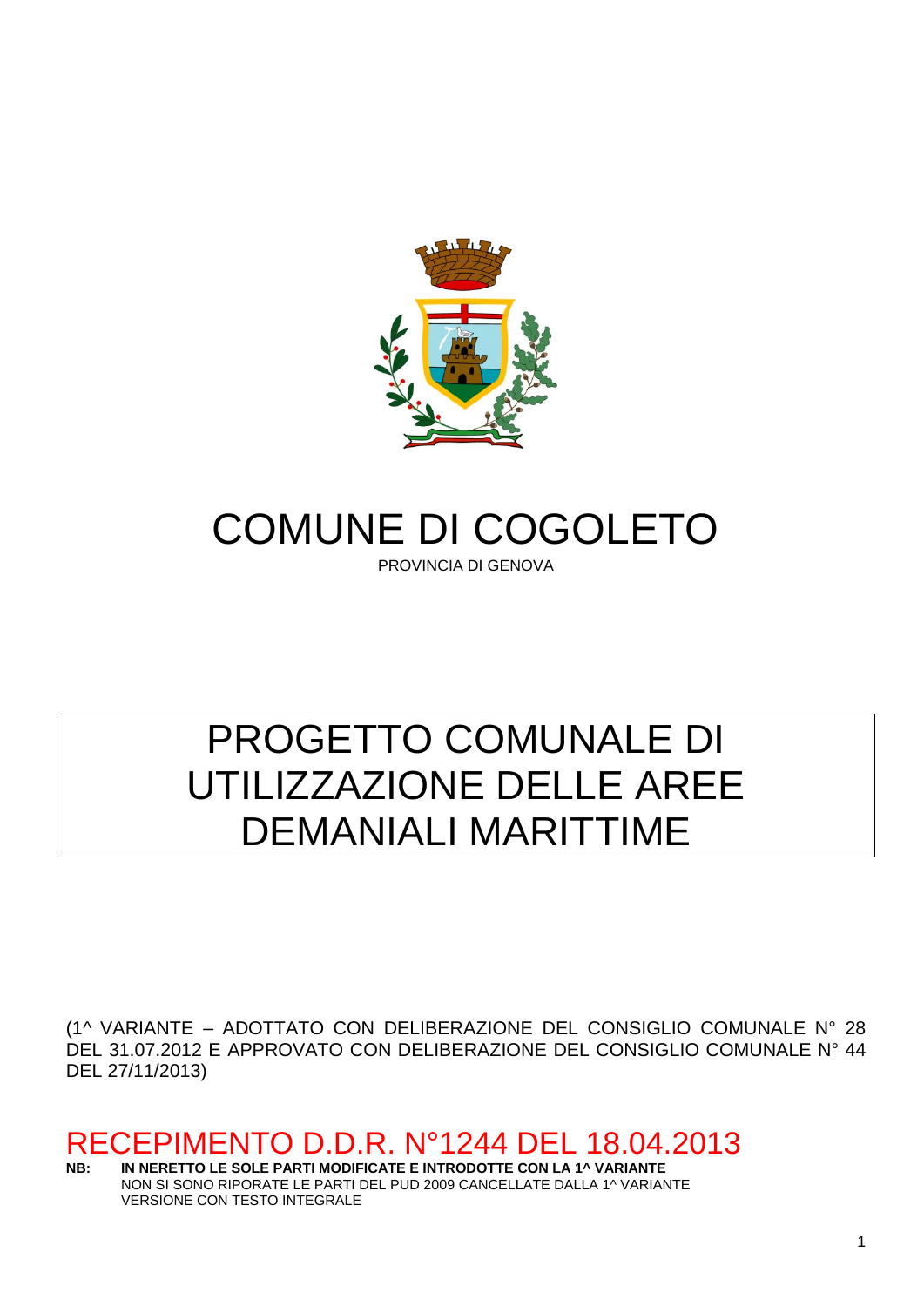#### ELABORATI DEL P.U.D. COMUNALE

A. RELAZIONE ILLUSTRATIVA

PREMESSE

- 1) INDIVIDUAZIONE DEI TRATTI DI ARENILE COMUNALE
- 2) CONCESSIONI DEMANIALI MARITTIME TURISTICO-RICREATIVE E DIVERSE IN ATTO
- 3) PROGETTO
- B. NORMATIVA DI ATTUAZIONE
- D. TABELLE RIASSUNTIVE
- E. PLANIMETRIA PESCATORI
- F. PLANIMETRIE DI STATO ATTUALE (TAV.1, TAV.2, TAV.3, TAV.4) STATO PREVISTO (TAV.5, TAV.6, TAV.7, TAV.8) *TAV.5VAR – VARIANTE, TAV.6VAR – VARIANTE, TAV.8VAR – VARIANTE*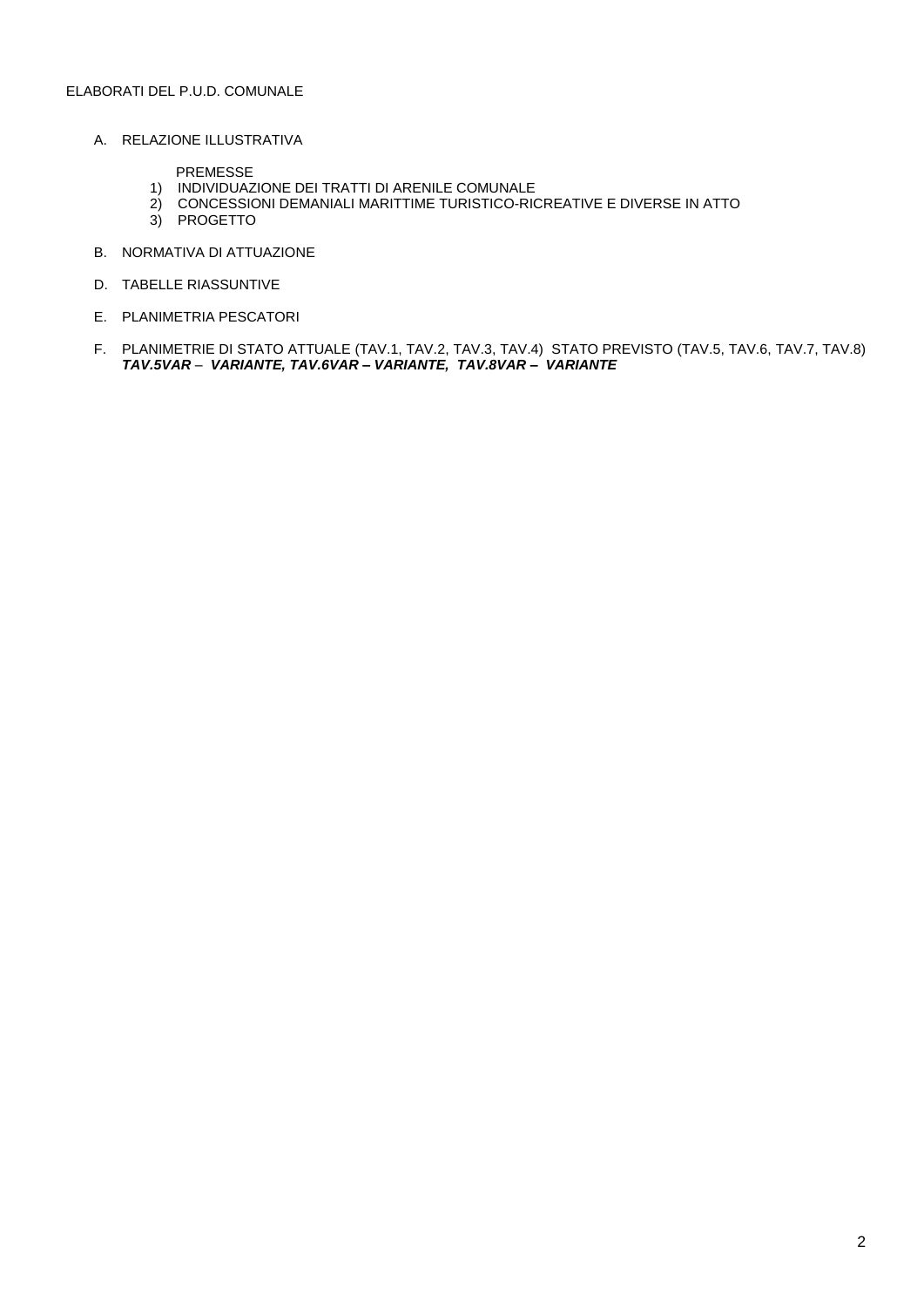# A. RELAZIONE ILLUSTRATIVA

# PREMESSE

IL PRESENTE DOCUMENTO COSTITUISCE IL "PROGETTO DI UTILIZZAZIONE DELLE AREE DEMANIALI MARITTIME" (P.U.D. COMUNALE) DEL COMUNE DI COGOLETO, ELABORATO SECONDO GLI INDIRIZZI E PER LE FINALITA' DI CUI ALL'ART.8, LETT. B), 9) DEL "PIANO DI UTILIZZAZIONE DELLE AREE DEMANIALI MARITTIME", AI SENSI DELL'ART.11 DELLA L.R. 28 APRILE 1999 N.13" APPROVATO CON DELIBERAZIONE DEL CONSIGLIO REGIONALE DELLA LIGURIA N.18 DEL 9.04.2002 E DELL'ART.11 BIS DELLA L.R. 4 LUGLIO 2008 N.22.

IL PROGETTO DI UTILIZZO, ESTESO A TUTTE LE AREE DEMANIALI MARITTIME, GARANTISCE:

- A) UNA PERCENTUALE MINIMA DI AREE BALNEABILI LIBERE E LIBERE ATTREZZATE PARI AL 40% DEL FRONTE TOTALE DELLE AREE BALNEABILI DI CUI PIÙ DELLA METÀ LIBERE;
- B) LA PREDISPOSIZIONE DI PERCORSI PER L'ACCESSO PUBBLICO ALLA FASCIA DI LIBERO TRANSITO E AL MARE INDICATIVAMENTE OGNI 200 METRI DI FRONTE MARE;
- C) IL LIBERO TRANSITO LUNGO LA BATTIGIA;
- D) LE REGOLE DI SISTEMAZIONE INVERNALE DEGLI ARENILI, COMPRENSIVE DELLE MODALITÀ E TEMPISTICHE DI SMONTAGGIO DELLE OPERE CHE DEVONO ESSERE RIMOSSE NEL PERIODO INVERNALE, AL FINE DI GARANTIRE UNA SISTEMAZIONE ORDINATA E DECOROSA DEGLI ARENILI E LA FRUIBILITÀ IN SICUREZZA DEGLI STESSI;
- E) LA PREVISIONE DI UNA ADEGUATA CARTELLONISTICA, POSTA IN LUOGHI DI GRANDE FREQUENTAZIONE, INDICANTE L'UBICAZIONE DELLE SPIAGGE LIBERE, LIBERE ATTREZZATE E DEI PERCORSI DI ACCESSO ALLA FASCIA DI LIBERO TRANSITO;
- F) LA DISCIPLINA DEGLI SPECCHI ACQUEI ADIBITI AD USI DIVERSI DALLA BALNEAZIONE.

IL PRESENTE P.U.D. COMUNALE MIRA ALLA SALVAGUARDIA (NEI MODI PIU' IDONEI IN RELAZIONE ALLE CARATTERISTICHE DELLA COSTA E DELLE ATTIVITA' INSEDIATE) DELLA POSSIBILITA' DI LIBERO ACCESSO AL MARE, PERTANTO, NEL RILASCIO DI NUOVE CONCESSIONI, SI E' VERIFICATA L'ESISTENZA DEL SUDDETTO REQUISITO VALUTANDONE LE CONDIZIONI E LE MODALITA' E DANDONE ATTO NEI RELATIVI ARTICOLI DELLA NORMATIVA DI ATTUAZIONE. ANALOGAMENTE, AL FINE DI VERIFICARE LA RISPONDENZA DELLE CONCESSIONI IN ESSERE AL SUDDETTO REQUISITO, SI SONO EFFETTUATE PERTINENTI RICOGNIZIONI ATTE AD INDIVIDUARE LE MISURE DA ADOTTARE A RIGUARDO.

NON SONO PREVISTE NUOVE CONCESSIONI CHE COMPORTINO USI ESCLUSIVAMENTE PRIVATI DEL DEMANIO MARITTIMO, E CIOE' NON RICONDUCIBILI AD ATTIVITA' DI INTERESSE O DI USO PUBBLICO, AD ATTIVITA' FRUIBILI DAL PUBBLICO O AD ATTIVITA' PRODUTTIVE.

LE CONCESSIONI PER GLI IMPIANTI DI BALNEAZIONE ED I LORO RINNOVI SONO SUBORDINATI ALLA VISITABILITA' DEGLI IMPIANTI E ALL'EFFETTIVA POSSIBILITA' DI ACCESSO AL MARE DELLE PERSONE HANDICAPPATE AI SENSI DELLA L. 104/1992;

#### 1. INDIVIDUAZIONE DEI TRATTI DI ARENILE COMUNALE

AI FINI E PER GLI EFFETTI DEL PRESENTE P.U.D. COMUNALE VENGONO INDIVIDUATI I SEGUENTI TRATTI DI ARENILE: ZONA 1: "ARRESTRA"

ZONA 2: "CENTRO PONENTE" ZONA 3: "CENTRO LEVANTE" ZONA 4: "LERONE"

TALE RIPARTIZIONE E' STATA INSERITA PER SEMPLICITA' DI LETTURA DEL TERRITORIO E PER UNA PIU' IMMEDIATA RICERCA DEI SITI E DELLE ATTIVITA' CHE SU ESSI SI SVOLGONO; NON SCATURISCONO PERTANTO DA PARTICOLARI CARATTERISTICHE MORFOLOGICHE DELLA LINEA DI COSTA, CHE ALL'OPPOSTO RISULTA FORTEMENTE VARIEGATA IN TUTTO IL SUO SVILUPPO E DIFFICILMENTE SUDDIVISIBILE IN ZONE OMOGENEE.

- LA ZONA 1 "ARRESTRA" COLLOCATA GEOGRAFICAMENTE ALL'ESTREMO PONENTE DEL CENTRO CITTADINO, E' STATA INTERESSATA DA UN CONSISTENTE INTERVENTO DI REALIZZAZIONE DI OPERE MARITTIME (MOLI, RIPASCIMENTO) A PROTEZIONE DEL LITORALE E DELL'ABITATO DALL'AZIONE DEL MARE, CHE HA DATO ORIGINE A NUOVE AREE DI ARENILE RISPETTO ALLO STATO DEI LUOGHI PRECEDENTE.
- LA ZONA 2 "CENTRO PONENTE" COLLOCATA GEOGRAFICAMENTE SUBITO AD EST DELLA ZONA 1, RISULTA SOLO PARZIALMENTE INTERESSATA DALL'INTERVENTO DI REALIZZAZIONE DEI MOLI E DI RIPASCIMENTO, IN QUANTO SI PRESENTA CON UNA CONFORMAZIONE GEOMORFOLOGICA CONSOLIDATA CHE DA ANNI HA DATO ORIGINE AD UNA PROFONDA AREA DI SPIAGGIA CHE DA SE' RISULTA EFFICACE NELLA PROTEZIONE DEL LITORALE E AL CONTEMPO CONSENTE UNA BUONA FRUIZIONE BALNEARE. SU QUESTA ZONA, CON UN'ALTA DENSITA', INSISTONO IL MAGGIOR NUMERO DI CONCESSIONI DEMANIALI MARITTIME TURISTICO/RICREATIVE PER STABILIMENTI BALNEARI IN CAPO A PRIVATI.
- LA ZONA 3 "CENTRO LEVANTE" COLLOCATA GEOGRAFICAMENTE SUBITO AD EST DELLA ZONA 2, E' STATA OGGETTO DELLA REALIZZAZIONE (E RISULTA TUTT'ORA INTERESSATA DA UNA NUOVA PROGETTAZIONE PER ULTERIORI INTERVENTI) DI OPERE MARITTIME (MOLI, RIPASCIMENTO) A PROTEZIONE DEL LITORALE DALL'AZIONE DEL MARE, CHE STA DANDO ORIGINE AD UNA VASTA AREA DI ARENILE DEL TUTTO NUOVA ED AGGIUNTIVA RISPETTO ALLO STATO DEI LUOGHI PRECEDENTE.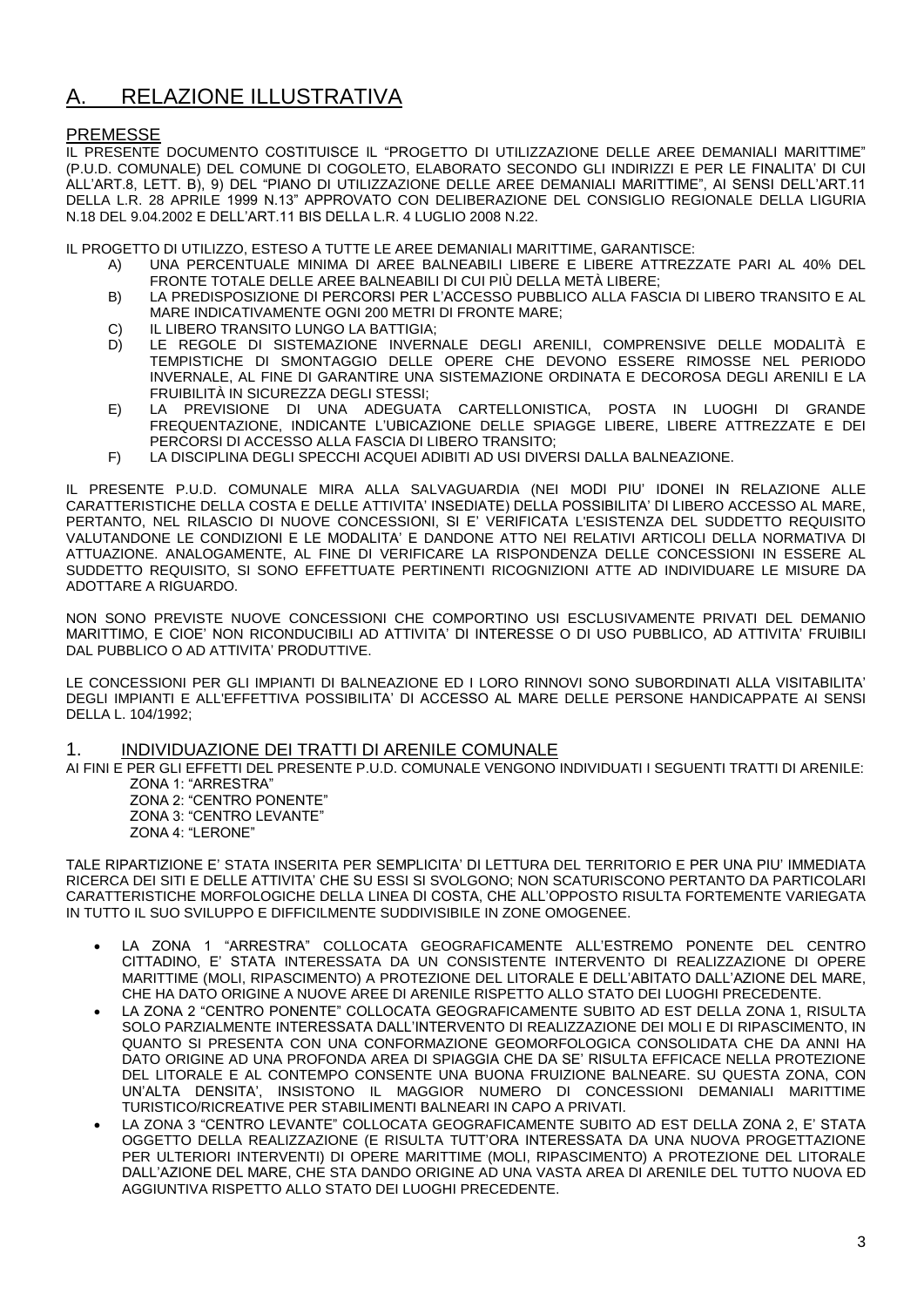LA ZONA 4 "LERONE" COLLOCATA GEOGRAFICAMENTE ALL'ESTREMO LEVANTE DEL CENTRO CITTADINO, E' STATA OGGETTO DELLA REALIZZAZIONE (E RISULTA TUTT'ORA INTERESSATA DA UNA NUOVA PROGETTAZIONE PER ULTERIORI INTERVENTI) DI OPERE MARITTIME (MOLI, RIPASCIMENTO) A PROTEZIONE DEL LITORALE DALL'AZIONE DEL MARE, CHE STA DANDO ORIGINE AD UNA VASTA AREA DI ARENILE DEL TUTTO NUOVA ED AGGIUNTIVA RISPETTO ALLO STATO DEI LUOGHI PRECEDENTE.

## 2. CONCESSIONI DEMANIALI MARITTIME TURISTICO-RICREATIVE E DIVERSE IN ATTO

SULL'INTERO SVILUPPO COSTIERO RISULTANO IN CAPO ALL'ENTE COMUNALE CONCESSIONI DEMANIALI MARITTIME SIA CON FINALITA' TURISTICO/RICREATIVE QUALI PASSEGGIATA A MARE, AREE PUBBLICHE A VERDE, AREE PER ATTIVITA' SPORTIVE E LUDICHE (BEACH-VOLLEY), AREE PER SOSTA IMBARCAZIONI PER LA PESCA SPORTIVA, ACCESSI ALL'ARENILE, ECC.) CHE PER FINALITA' DIVERSE (FOGNATURE ED IMPIANTI DI SOLLEVAMENTO E TRATTAMENTO DELLE ACQUE) PER UN TOTALE DI CIRCA MQ 28.684,00

LE AREE PER SOSTA IMBARCAZIONI PER LA PESCA SPORTIVA DI CUI SOPRA, SONO STATE CONCESSE ALL'ENTE COMUNALE PER COMPLESSIVI MQ 1380 E PER MQ 546,90 AI TITOLARI DI CONCESSIONE DEMANIALE MARITTIMA PER IL MANTENIMENTO DI N.9 VERRICELLI RICADENTI NELLA COSIDETTA "SPIAGGIA DEI PESCATORI" (ZONA 2 – CENTRO PONENTE), SUCCESSIVAMENTE ALL'ADOZIONE DI UNO STRALCIO DEL P.U.D. COMUNALE, ADOTTATO CON D.C.C.N.56 IN DATA 20.12.06 ED APPROVATO CON PRESCRIZIONI CON DECRETO DIRIGENZIALE N.973 DEL 03.05.07 DELLA REGIONE LIGURIA – DIPARTIMENTO PIANIFICAZIONE TERRITORIALE – SETTORE PIANIFICAZIONE TERITORIALE E DELLE AREE DEMANIALI MARITTIME E SUCCESSIVAMENTE ADEGUATO ALLE PRESCRIZIONI REGIONALI CON D.G.C.N. 163 DEL 18.10.07.

ZONA 1: "ARRESTRA" (FRONTE MARE ML 841,00 CIRCA)

IL TRATTO DI ARENILE IN QUESTIONE SI ESTENDE DAL TORRENTE ARRESTRA SINO A 120 M OLTRE (VERSO LEVANTE) IL RIO "BEUCA". SU DI ESSO INSISTONO :

 N°1 CONCESSIONI DEMANIALI MARITTIME TURISTICO/RICREATIVE PER STABILIMENTI BALNEARI IN CAPO A PRIVATI

C.D.M. N°10/6S BAGNI STONE BEACH (1) MQ 1.338,53

- SPIAGGIA LIBERA MQ 14.824,00
- SCOGLIERA E MOLI CONTRACTED AND THE SCOGLIERA E MOLI
	- SPIAGGIA DI RISPETTO ALLA STAZIONE DI POMPAGGIO MO 604,00
- CONCESSIONI DEMANIALI MARITTIME IN CAPO AL COMUNE DI COGOLETO (PASSEGGIATA, PARCHEGGI, FOGNATURA-DEPURATORE, BEACH-VOLLEY, AREA SOSTA IMBARCAZIONI)

MQ 5.691,00

# ZONA 2: "CENTRO PONENTE" (FRONTE MARE ML 868,00 CIRCA)

IL TRATTO DI ARENILE IN QUESTIONE SI ESTENDE DA 120 M OLTRE (VERSO LEVANTE) IL RIO "BEUCA" FINO AL RIO "TERRUZZO". SU DI ESSO INSISTONO:

 N°6 CONCESSIONI DEMANIALI MARITTIME TURISTICO/RICREATIVE PER STABILIMENTI BALNEARI IN CAPO A PRIVATI

|           | C.D.M. N°13/13S BAGNI MARECHIARO $\bm{(4)}$<br>$\omega_{\rm{eff}}$                                             |    | MQ 2.186,00     |
|-----------|----------------------------------------------------------------------------------------------------------------|----|-----------------|
|           | C.D.M. N°25/9S BAGNI SORRISO $(5)$                                                                             |    | MQ 1.569,00     |
|           | C.D.M. N°22/1S BAGNI CENTRAL $\bm{(6)}$                                                                        |    | MQ 1.404,00     |
|           | C.D.M. N°18/12S BAGNI ALDEBARAN $(7)$                                                                          |    | 1.500,00<br>MQ. |
|           | C.D.M. N°4/14S BAGNI MARISA $(8)$<br>$\blacksquare$                                                            |    | MQ 2.012,00     |
|           | C.D.M. N°24/24S BAGNI MARINELLA $\left( 9\right)$                                                              |    | MQ 2.129,40     |
| $\bullet$ | N°1 CONCESSIONE DEMANIALE MARITTIMA TURISTICO/RICREATIVA PER CHIOSCO/BAR IN CAPO A<br><b>PRIVATI</b>           |    |                 |
|           | C.D.M. N.12/36V CHIOSCO/BAR TANGAROA (3)                                                                       | MQ | 65.63           |
| $\bullet$ | N°1 CONCESSIONE DEMANIALE MARITTIMA TURISTICO/RICREATIVA PER SEDE SOCIETA' PESCA<br>SPORTIVA IN CAPO A PRIVATI |    |                 |
|           | C.D.M. N°6/16V S.P.S. LA NOCCIOLA                                                                              | MQ | 1.039.50        |
|           |                                                                                                                |    |                 |

- N°1 CONCESSIONE DEMANIALE MARITTIMA TURISTICO/RICREATIVA PER SEDE SURFING CLUB IN CAPO A PRIVATI
	- C.D.M. N°35/34V CLUB R. DORELLI MQ 26.50
- N°1 CONCESSIONE DEMANIALE MARITTIMA TURISTICO/RICREATIVA PER SEDE CLUB VELICO IN CAPO A PRIVATI
	- C.D.M. N°40/39V CLUB VELICO COGOLETO MQ 387,00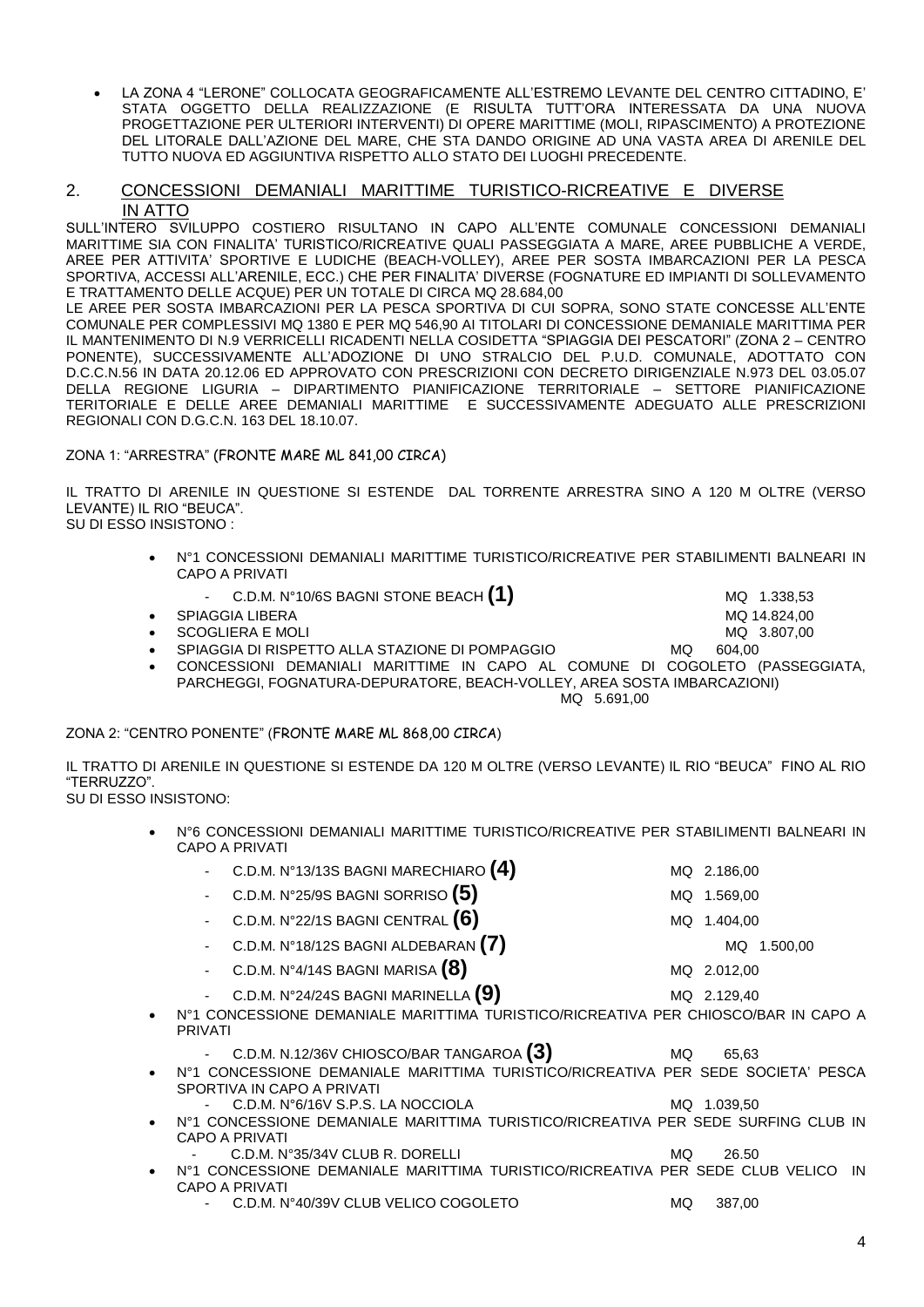- C.D.M. N°1V-2V; 3V; 6V-28V; 21V; 25V; 26V; 27V; 30V; 31V MQ 547.00 SPIAGGIA LIBERA MQ 6.135,00
- 
- 
- SCOGLIERA E MOLI CHARGE AND A SANTO A CHARGE AND A SANTO A MAIN AND A SANTO A SANTO A MAIN AND A SANTO A MAIN SPIAGGIA DI RISPETTO ALLA STAZIONE DI POMPAGGIO MQ 234.00
- CONCESSIONI DEMANIALI MARITTIME IN CAPO AL COMUNE DI COGOLETO (PASSEGGIATA, PARCHEGGI, FOGNATURA-DEPURATORE, BEACH-VOLLEY, AREA SOSTA IMBARCAZIONI) MQ 10.872,00

ZONA 3: "CENTRO LEVANTE" (FRONTE MARE ML 832,00 CIRCA)

IL TRATTO DI ARENILE IN QUESTIONE SI ESTENDE DAL RIO "TERRUZZO" FINO AL PROMONTORIO DENOMINATO "PUNTA SABINA".

SU DI ESSO INSISTONO:

- N°3 CONCESSIONI DEMANIALI MARITTIME TURISTICO/RICREATIVE PER STABILIMENTI BALNEARI IN CAPO A PRIVATI
	- C.D.M. N°33/17S BAGNI LIDO **(10)** MQ 3.515,00
	- C.D.M. N°9/4S BAGNI PIPPY ISLAND **(12)** MQ 835,00
	- C.D.M. N°8/20S BAGNI BARAONDE **(13)** MQ 1.156,00
- N°1 CONCESSIONE DEMANIALE MARITTIMA TURISTICO/RICREATIVA PER CHIOSCO/BAR IN CAPO A PRIVATI
	- C.D.M. N°1/19V CHIOSCO/BAR DE BENEDETTI **(11)** MQ 57,51 SPIAGGIA LIBERA MQ 5.660.50
- 
- SCOGLIERA MQ 2.820.00 CONCESSIONI DEMANIALI MARITTIME IN CAPO AL COMUNE DI COGOLETO (PASSEGGIATA, PARCHEGGI, FOGNATURA-DEPURATORE, BEACH-VOLLEY, AREA SOSTA IMBARCAZIONI)
	- MQ 9.299,00

ZONA 4: "LERONE" (FRONTE MARE ML 725,00 CIRCA)

IL TRATTO DI ARENILE IN QUESTIONE SI ESTENDE DAL PROMONTORIO DENOMINATO "PUNTA SABINA" FINO AL TORRENTE "LERONE". SU DI ESSO INSISTONO:

- N°2 CONCESSIONI DEMANIALI MARITTIME TURISTICO/RICREATIVE PER STABILIMENTI BALNEARI IN CAPO A PRIVATI
	- C.D.M. N°21/3S BAGNI LE VELE **(14)** MQ 2.010,00
	- C.D.M. N°7/23S BAGNI THELMA **(16)** MQ 1.120,00
- N°1 CONCESSIONE DEMANIALE MARITTIMA TURISTICO/RICREATIVA PER CHIOSCO/BAR CON AREA PER POSA DI OMBRELLONI E SDRAIO IN CAPO A PRIVATI
	- C.D.M. N°5/22V CHIOSCO/BAR LONGHEU **(15)** MQ 295,52
- N°4 CONCESSIONI DEMANIALI MARITTIME TURISTICO/RICREATIVE PER SEDE SOCIETA' PESCA SPORTIVA IN CAPO A PRIVATI
	- C.D.M. N°4/48V LEGA NAVALE COGOLETO MQ 250,00<br>C.D.M. N°19/5V S.P.S. MARE NOSTRO MQ 240.00 C.D.M. N°19/5V S.P.S. MARE NOSTRO MQ 240,00<br>C.D.M. N°15/33V S.P.S. DELFINO BLU MQ 100,00 C.D.M. N°15/33V S.P.S. DELFINO BLU C.D.M. N°11/41V S.P.S. AMICI DEL MARE MQ 718,00 SPIAGGIA LIBERA MQ 11.716,00
- 
- SPIAGGIA LIBERA DA BONIFICARE (EX STOPPANI) MQ 7.502,00
- SPIAGGIA DI RISPETTO ALLA STAZIONE DI POMPAGGIO MQ 1.460,00
- CONCESSIONI DEMANIALI MARITTIME IN CAPO AL COMUNE DI COGOLETO (PASSEGGIATA, PARCHEGGI, FOGNATURA-DEPURATORE, BEACH-VOLLEY, AREA SOSTA IMBARCAZIONI) MQ 2.822,00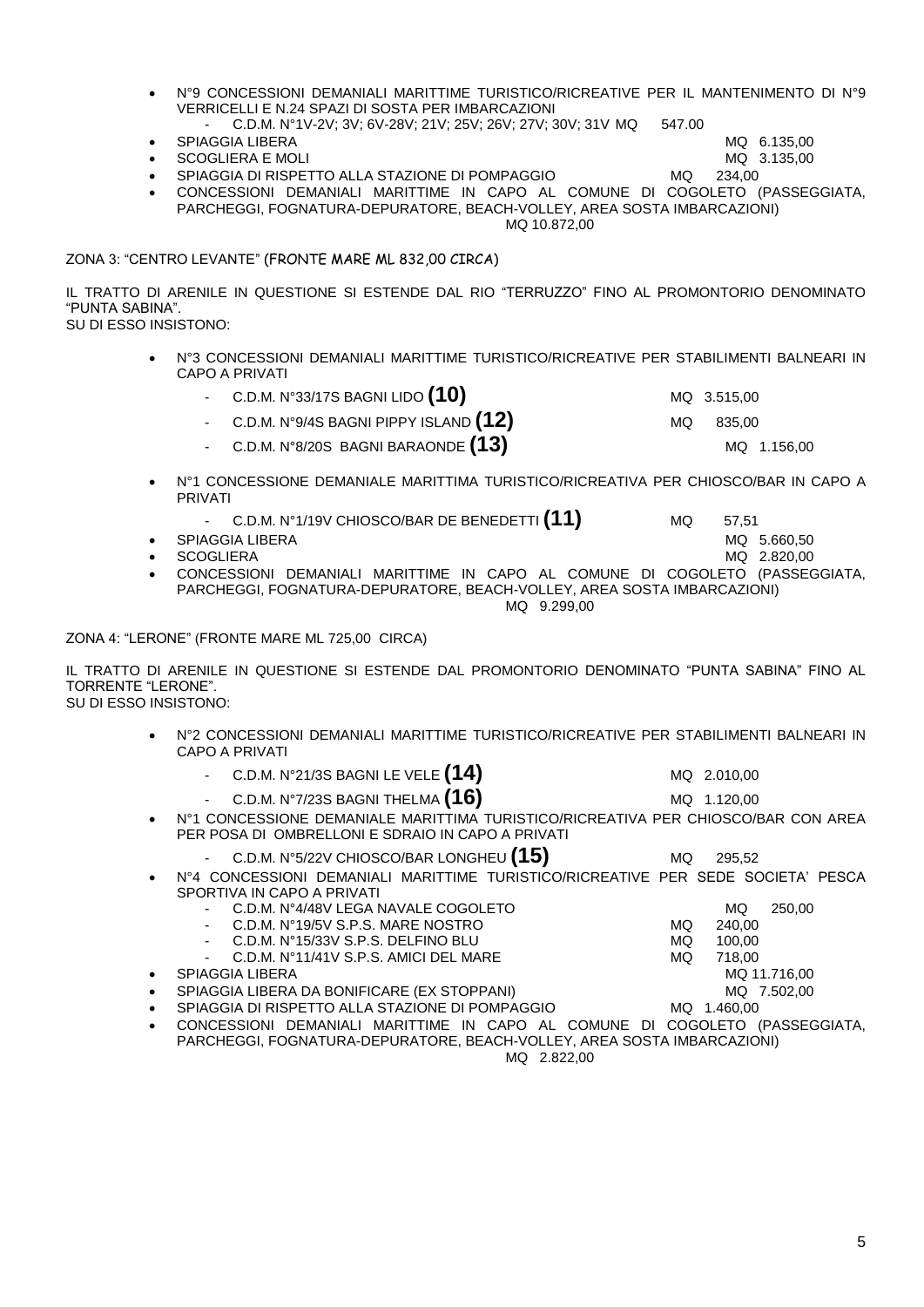# 3. PROGETTO

I DATI RELATIVI ALLE DESTINAZIONI DEGLI ARENILI IN ATTO, ESPOSTI IN PRECEDENZA, EVIDENZIANO COME IL LITORALE RISULTI IN BUONA PARTE DESTINATO A SPIAGGIA LIBERA.

IL P.U.D. COMUNALE NEL PRENDERE IN CONSIDERAZIONE L'INTERO LITORALE DI COMPETENZA AL FINE DI UN EQUILIBRATO RAPPORTO TRA AREE LIBERE E AREE IN CONCESSIONE, IN ORDINE ALL'OBIETTIVO PRIORITARIO DI MANTENERE UNA QUOTA SIGNIFICATIVA DI AREE BALNEARI DESTINATE A SPIAGGE LIBERE, E NELLA PROSPETTIVA, A BREVE TERMINE, DI UNA SIGNIFICATIVA RIQUALIFICAZIONE TURISTICA DEL PAESE, TRAMITE LA SALVAGUARDIA E LA VALORIZZAZIONE DEI FATTORI PAESISTICI E AMBIENTALI DEL LITORALE, PREVEDE:

- **IL MANTENIMENTO DI UNA PERCENTUALE MINIMA DI AREE BALNEABILI LIBERE PARI AL 60% DEL FRONTE TOTALE DELLE AREE BALNEABILI;**
- LA POSSIBILITA' DI RILASCIARE NUOVE CONCESSIONI DEMANIALI MARITTIME TURISTICO/RICREATIVE IN CAPO ALL'ENTE COMUNALE PER LA REALIZZAZIONE DI SPIAGGIA LIBERA ATTREZZATA, DI AREE LUDICO/SPORTIVE, DI AREE PER LA SOSTA DI SURF, CANOE E DI AREE DA DESTINARE ALLA PESCA SPORTIVA DA TERRA (TRATTI DI SCOGLIERA E DI SPECCHIO ACQUEO);
- **LA POSSIBILITA' DI RILASCIARE N.1 NUOVA CONCESSIONE DEMANIALE MARITIMA TURISTICO/RICREATIVA PER CHISOCO BAR COMPRENSIVA DI AREA PER POSA TAVOLINI E SEDIE;**
- LA POSSIBILITA' DI AMPLIARE LE CONCESSIONI DEMANIALI MARITTIME TURISTICO/RICREATIVE PER STABILIMENTI BALNEARI IN CAPO A PRIVATI, PRESENTI NELLA PARTE PERIFERICA DEL LITORALE, CHE ALLO STATO ATTUALE SONO COSTITUITE DA AREE ESIGUE E STRUTTURE INSUFFICIENTI PER PROPORRE IDONEI E QUALIFICATI SERVIZI TURISTICI ALL'UTENZA. PER QUANTO RIGUARDA GLI STABILIMENTI COLLOCATI NELLA PARTE CENTRALE DEL LITORALE CITTADINO (TORRENTE RUMARO – TORRENTE SCANDOLARO) NON SONO PREVISTI AMPLIAMENTI IN QUANTO SI RITIENE CORRETTO L'ATTUALE RAPPORTO TRA SPIAGGE LIBERE E PRIVATE ED EVENTUALI AMPLIAMENTI DEGLI STABILIMENTI ESISTENTI ANDREBBERO AD INCIDERE NEGATIVAMENTE SU TALE EQUILIBRIO PER TALI STABILIMENTI ESCLUSI DAGLI AMPLIMENTI ED IN GENERE PER TUTTE LE STRUTTURE ED I MANUFATTI PRESENTI NELLE CONCESSIONI VENGONO CONSENTITI INTERVENTI DI RIQUALIFICAZIONE;
- LA POSSIBILITA' DI ALCUNI AMPLIAMENTI A CONCESSIONI DEMANIALI MARITTIME TURISTICO/RICREATIVE PER SEDE DI SOCIETA' SPORTIVE IN CAPO A PRIVATI CHE ALLO STATO ATTUALE SONO COSTITUITE DA AREE ESIGUE ED INSUFFICIENTI PER PROPORRE IDONEI E QUALIFICATI SERVIZI E LA POSSIBILITA' DI UNA DIFFERENTE COLLOCAZIONE PLANIMETRICA, MANTENDO LE ATTUALI SUPERFICI IN CONCESSIONE, AL FINE DI UNA MIGLIORE RAZIONALIZZAZIONE DELLE STRUTTURE;
- LA TRASFORMAZIONE CON AMPLIAMENTO IN SPIAGGIA LIBERA ATTREZZATA IN CAPO A PRIVATO, DELL'ATTUALE CONCESSIONE DEMANIALE MARITTIMA TURISTICO/RICREATIVA PER CHIOSCO/BAR. TALE TRASFORMAZIONE SCATURISCE DALLA NECESSITÀ DI METTERE ORDINE NELL'ATTUALE SITUAZIONE CONCESSORIA CHE PREVEDE UNA COMMISTIONE DI PIÙ LICENZE;
- LA REALIZZAZIONE DI PISTA CICLABILE CON LA PREVISIONE PER ALCUNI TRATTI DELLA PASSEGGIATA A MARE DI AMPLIAMENTO PENSILE DEL SEDIME, REALIZZANDO SLARGHI PANORAMICI E ATTREZZATI. GLI STABILIMENTI BALNEARI INTERESSATI DALL'INTERVENTO POTRANNO ESEGUIRE INTERVENTI DI RIQUALIFICAZIONE DELLE STRUTTURE E DEI MANUFATTI.
- L'OBBLIGO DA PARTE DI TUTTI I CONCESSIONARI DI ELIMINARE, ENTRO **I TERMINI DI CUI ALLE N.A**., TUTTE LE CEMENTIFICAZIONI PRESENTI SUGLI ARENILI CHE SI PROIETTANO VERSO LA BATTIGIA OLTRE L'ESISTENTE LINEA DI CEMENTIFICAZIONE PARALLELA ALLA PASSEGGIATA MARE O ALLA S.P. N°1 – AURELIA, **COME MEGLIO DEFINITO NELLE N.A.;**
- CHE IN OTTEMPERANZA A QUANTO DISPOSTO DALL'ART.11BIS, LETTERA B DELLA L.R. 13/1999 E S.M. L'ACCESSO AL MARE NELLA ZONA CHE COMPRENDE GLI STABILIMENTI BALNEARI "MARECHIARO" **(4)**, "SORRISO" **(5)**, "ALDEBARAN" **(6)** E "MARISA" **(7)** SIA GARANTITO ATTRAVERSO GLI STABILIMENTI BALNEARI STESSI

E' INOLTRE CONSIDERATA LA REALIZZAZIONE DI UN PORTO TURISTICO PER RIQUALIFICARE UNA ZONA DEMANIALE CHE RISULTA AMBIENTALMENTE COMPROMESSA.

SONO DI SEGUITO RIPORTATE, IN DETTAGLIO LE PREVISIONI DI PROGETTO. ULTERIORI SPECIFICHE SONO DESUMIBILI DAGLI ALTRI ALLEGATI AL P.U.D. COMUNALE.

# 3.1. STABILIMENTI BALNEARI ESISTENTI

VENGONO CONFERMATE E MANTENUTE NELLA LORO ATTUALE SUPERFICIE, CONSISTENZA E COLLOCAZIONE PLANIMETRICA LE SEGUENTI CONCESSIONI DEMANIALI:

|                             | - C.D.M. N°13/13S BAGNI MARECHIARO $(4)$     |     | MQ 2.186,00    |
|-----------------------------|----------------------------------------------|-----|----------------|
| $\mathcal{L}_{\mathcal{A}}$ | C.D.M. N°25/9S BAGNI SORRISO $\bm{(5)}$      | MQ. | 1.569,00       |
|                             | C.D.M. N°22/1S BAGNI CENTRAL $\bm{(6)}$      | MQ. | 1.404,00       |
|                             | C.D.M. N°18/12S BAGNI ALDEBARAN $(7)$        |     | 1.500,00<br>MQ |
|                             | - C.D.M. $N^{\circ}4/14S$ BAGNI MARISA $(8)$ |     | MQ 2.012,00    |
|                             | - C.D.M. N°24/24S BAGNI MARINELLA $(9)$      |     | MQ 2.129,40    |
| $\mathbb{Z}^2$              | C.D.M. N°33/17S BAGNI LIDO $(10)$            |     | MQ 3.515,00    |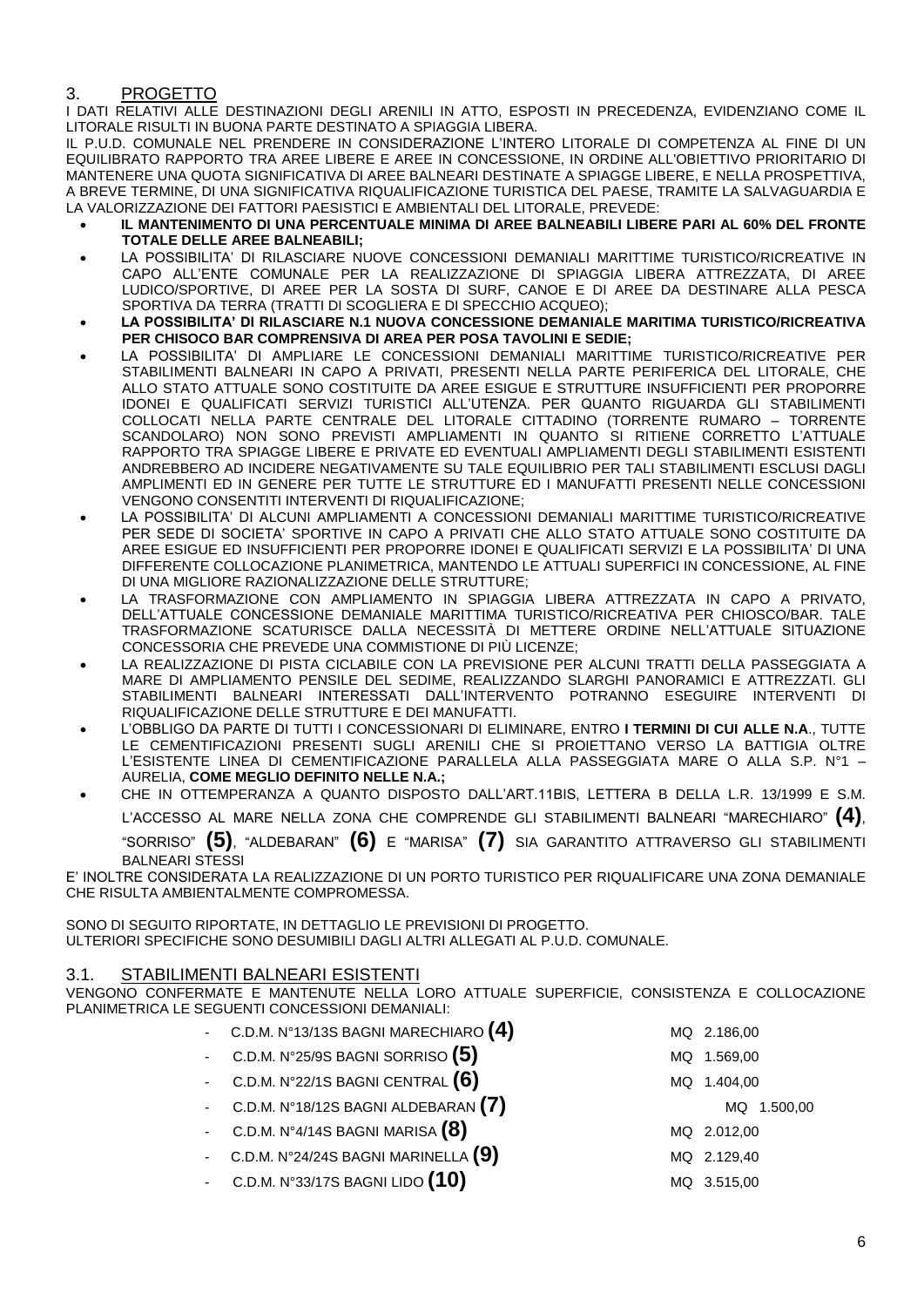LE SEGUENTI CONCESSIONI DEMANIALI, IN CONFORMITA' ALLE NORME DI ATTUAZIONE DEL P.U.D. COMUNALE, POSSONO ESSERE AMPLIATE:

> - C.D.M. N°10/6S BAGNI STONE BEACH **(1)** – *TAVOLA N.5 DI PREVISIONE* AMPLIAMENTO ARENILE VERSO PONENTE DI ML 13.30 PER UNA SUPERFICIE MASSIMA DI CIRCA MQ 400.00 (OTTENUTA MOLTIPLICANDO L'AMPLIAMENTO LINEARE PER LA PROFONDITA' MEDIA DELL'ARENILE DELLO STABILIMENTO RISULTANTE DALLE PLANIMETRIE DELLA CONCESSIONE PARI A 30.08 ML); ATTUALE MQ 1.338,53; AMPLIAMENTO MQ 400,00

TOTALE AREA MQ 1.738,53

- C.D.M. N°9/4S BAGNI PIPPY ISLAND **(12)** – *TAVOLA N.7 DI PREVISIONE* AMPLIAMENTO ARENILE VERSO PONENTE DI ML 27.00 PER UNA SUPERFICIE MASSIMA DI CIRCA MQ 510.45 (OTTENUTA MOLTIPLICANDO L'AMPLIAMENTO LINEARE PER LA PROFONDITA' MEDIA DELL'ARENILE DELLO STABILIMENTO RISULTANTE DALLE PLANIMETRIE DELLA CONCESSIONE PARI A 18.80 ML); ATTUALE MQ 835,00; AMPLIAMENTO MQ 510,45

TOTALE AREA MQ 1.345,45

- C.D.M. N°8/208 BAGNI BARAONDE **(13)** – *TAVOLA N.7 DI PREVISIONE* AMPLIAMENTO ARENILE VERSO LEVANTE DI ML 10.00 PER UNA SUPERFICIE MASSIMA DI CIRCA MQ 189.45 (OTTENUTA MOLTIPLICANDO L'AMPLIAMENTO LINEARE PER LA PROFONDITA' MEDIA DELL'ARENILE DELLO STABILIMENTO RISULTANTE DALLE PLANIMETRIE DELLA CONCESSIONE PARI A 18.95 ML); ATTUALE MQ 1.156,00; AMPLIAMENTO MQ 189,45

TOTALE AREA MO 1.345.45

- C.D.M. N°21/3S BAGNI LE VELE **(14)** – *TAVOLA N.8 DI PREVISIONE* AMPLIAMENTO ARENILE VERSO PONENTE DI ML 10.90 PER UNA SUPERFICIE MASSIMA DI CIRCA MQ 350.00 (OTTENUTA MOLTIPLICANDO L'AMPLIAMENTO LINEARE PER LA PROFONDITA' MEDIA DELL'ARENILE DELLO STABILIMENTO RISULTANTE DALLE PLANIMETRIE DELLA CONCESSIONE PARI A 32.16 ML); ATTUALE MQ 2.010,00; AMPLIAMENTO MQ 350,00

TOTALE AREA MQ 2.360,00

- C.D.M. N°7/23S BAGNI THELMA **(16)** – *TAVOLA N.8 DI PREVISIONE* AMPLIAMENTO ARENILE VERSO PONENTE DI ML 19.00 PER UNA SUPERFICIE MASSIMA DI CIRCA MQ 666.00 (OTTENUTA MOLTIPLICANDO L'AMPLIAMENTO LINEARE PER LA PROFONDITA' MEDIA DELL'ARENILE DELLO STABILIMENTO RISULTANTE DALLE PLANIMETRIE DELLA CONCESSIONE PARI A 35.00 ML); ATTUALE MQ 1.120,00; AMPLIAMENTO MQ 666,00

TOTALE AREA MQ 1.786,00

TOTALE AREA MQ 1.353,00

3.2. SPIAGGIA LIBERA ATTREZZATA

VIENE INDIVIDUATA UNA NUOVA AREA DA DESTINARSI A SPIAGGIA LIBERA ATTREZZATA, DA CONCEDERE ALL'ENTE COMUNALE:

ZONA 1: "ARRESTRA"

- ARRESTRA - *TAV.5 DI PREVISIONE* **(2)** TOTALE AREA MQ 800,00

# 3.2.BIS SPIAGGIA LIBERA ATTREZZATA IN CAPO A PRIVATO

VIENE CONFERMATA E MANTENUTA NELL'ATTUALE COLLOCAZIONE MA AMPLIATA E TRASFORMATA IN SPIAGGIA LIBERA ATTREZZATA IN CAPO A PRIVATO LA SEGUENTE CONCESSIONE DEMANIALE:

> - C.D.M. N°5/22V CHIOSCO/BAR LONGHEU **(15)** AMPLIAMENTO ARENILE VERSO PONENTE DI ML 43.00 PER UNA SUPERFICIE MASSIMA PREVISTA DI MQ 1.057.80 (OTTENUTA MOLTIPLICANDO L'AMPLIAMENTO LINEARE PER LA PROFONDITA' MEDIA DELL'ARENILE LIBERO POSTO A FRONTE DEL CHIOSCO/BAR RISULTANTE DALLE PLANIMETRIE DELLA CONCESSIONE PARI A 24.60 ML); ATTUALE MQ 295,52; AMPLIAMENTO MQ 1.057,80

#### 3.3. CHIOSCHI/BAR ESISTENTI

VIENE CONFERMATA E MANTENUTA NELL'ATTUALE SUPERFICIE, CONSISTENZA E COLLOCAZIONE PLANIMETRICA LA SEGUENTE CONCESSIONE DEMANIALE:

- C.D.M. N°1/19V CHIOSCO/BAR DE BENEDETTI **(11)** MQ 57,51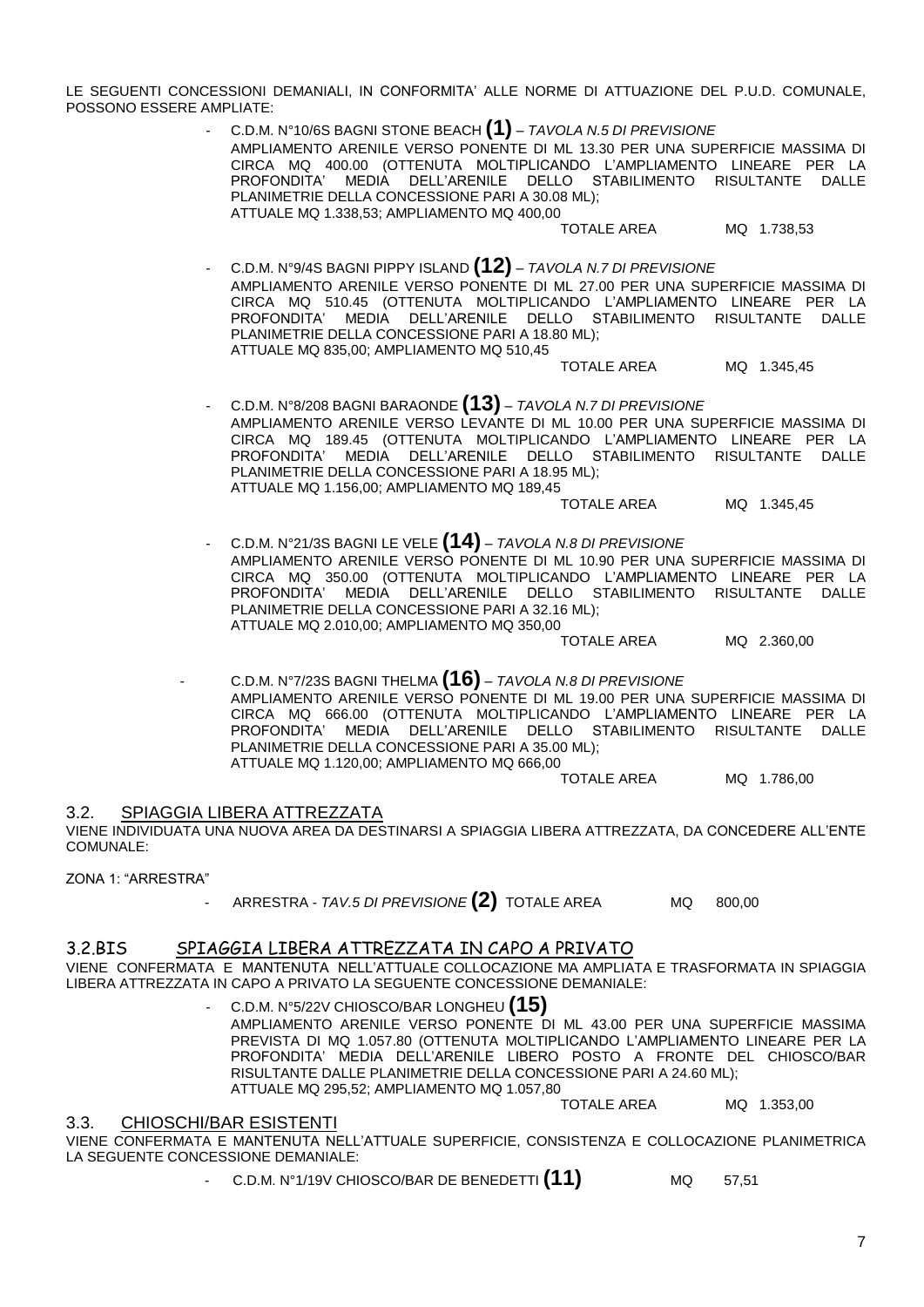VIENE CONFERMATA E MANTENUTA NELL'ATTUALE COLLOCAZIONE PLANIMETRICA MA CON DIVERSA SUPERFICIE E CONSISTENZA LA SEGUENTE CONCESSIONE DEMANIALE:

- C.D.M. N.12/36V CHIOSCO/BAR TANGAROA AMPLIAMENTO ARENILE PER UNA SUPERFICIE MASSIMA DI MQ 38.00

ATTUALE MQ 65,63; AMPLIAMENTO MQ 38.00 **(3)**

TOTALE AREA MQ 103.63

#### **3.3.1. NUOVO CHIOSCO BAR**

**VIENE INDIVIDUATA UNA NUOVA AREA DA DESTINARSI A CHIOSCO BAR COMPRESA AREA PER POSA TAVOLINI E SEDIE (QUEST'ULTIMA ALMENO IL 50% DEL TOTALE PRIVA DI MANUFATTI COSTITUENTI SUPERFICIE COPERTA), DA ASSEGNARE CON PROCEDURA AD EVIDENZA PUBBLICA:**

**ZONA 1: "ARRESTRA"**

- **NUOVO CHIOSCO BAR CON AREA POSA TAVOLINI E SEDIE - ARRESTRA – TAV.5VAR – VARIANTE** 

**TOTALE AREA MQ 50,00 DI CUI 25 MQ MASSIMO RISERVATI AL CHIOSCO E 25 MQ MASSIMO PER LA POSA DI TAVOLINI E SEDIE. L'INDICAZIONE PLANIMETRICA RIPORTATA SULLE TAVOLE DEL P.U.D. E' DA RITENERSI DI MASSIMA. L'EFFETTIVA COLLOCAZIONE VIENE RIPORTATA SUL TITOLO DEMANIALE RILASCIATO AL CONCESSIONARIO. L'AREA COMPLESSIVA E' DA INTENDERSI COME VALORE MASSIMO. IL FRONTE MARE NON E' INTERESSATO DALLA NUOVA CONCESSIONE.**

3.4. SOCIETA' SPORTIVE, ASSOCIAZIONI PESCA SPORTIVA E AMATORIALE

- VENGONO CONFERMATE E MANTENUTE NELLA LORO ATTUALE SUPERFICIE, CONSISTENZA E COLLOCAZIONE PLANIMETRICA LE SEGUENTI CONCESSIONI DEMANIALI:
	- N°9 CONCESSIONI DEMANIALI MARITTIME TURISTICO/RICREATIVE PER IL MANTENIMENTO DI N°9 VERRICELLI E N.24 SPAZI DI SOSTA PER IMBARCAZIONI

| C.D.M. N°1V-2V; 3V; 6V-28V; 21V; 25V; 26V; 27V; 30V; 31V | MQ. | 547.00    |
|----------------------------------------------------------|-----|-----------|
| $\sim$ C.D.M. N°15/33V S.P.S. DELFINO BLU                | MQ  | 100.00    |
| $\sim$ C.D.M. N°11/41V S.P.S. AMICI DEL MARE             |     | MQ 718.00 |

VIENE CONFERMATA E MANTENUTA NELL' ATTUALE SUPERFICIE, CONSISTENZA E COLLOCAZIONE PLANIMETRICA, CON L'OBBLIGO DI INTERVENIRE ALLA RIQUALIFICAZIONE DEL MANUFATTO ADIBITO A SEDE SOCIALE, LA SEGUENTE CONCESSIONE DEMANIALE:

C.D.M. N°6/16V S.P.S. LA NOCCIOLA MQ 1.039,50

VENGONO CONFERMATE E MANTENUTE NELL' ATTUALE CONSISTENZA E COLLOCAZIONE PLANIMETRICA CON AMPLIAMENTO NELLA SUPERFICIE, FINALIZZATA AD UN PIU' RAZIONALE SVOLGIMENTO DELL'ATTIVITA' ED IN CONSIDERAZIONE DELL'UNICITA' DELLE STRUTTURE ESISTENTI LE CONCESSIONI DEMANIALI:

> - C.D.M. N°40/39V CLUB VELICO COGOLETO – *TAV. 6 DI PREVISIONE* AMPLIAMENTO ARENILE VERSO MARE MANTENENDO L'ATTUALE FRONTE PER UNA SUPERFICIE MASSIMA PREVISTA DI MQ 651,00; ATTUALE MQ 387,00; AMPLIAMENTO MQ 651,00

> > TOTALE AREA MQ 1.038,00

- C.D.M. N°4/48V LEGA NAVALE COGOLETO – **TAV.8VAR – VARIANTE** AMPLIAMENTO CONCESSIONE CHE VÀ A RAZIONALIZZARE L'ATTUALE SUPERFICE PER UNA SUPERFICIE MASSIMA TOTALE FINALE PREVISTA DI MQ **290,00;** ATTUALE MQ 250,00; AMPLIAMENTO MQ **40,00**

TOTALE AREA MQ **290,00**

- **C.D.M. N°19/5V S.P.S. MARE NOSTRO – TAV.8VAR – VARIANTE AMPLIAMENTO CONCESSIONE CHE VA A RAZIONALIZZARE L'ATTUALE SUPERFICIE PER UNA SUPERFICIE MASSIMA TOTALE FINALE PREVISTA DI MQ 263,00; ATTUALE MQ 240,00; AMPLIAMENTO MQ 23,00**

**TOTALE AREA MQ 263,00**

- **C.D.M. N°35/34V SURFING CLUB R. DORELLI – TAV.6VAR – VARIANTE AMPLIAMENTO CONCESSIONE SULL'ESISTENTE FASCIA CEMENTATA VERSO LEVANTE (ESCLUSO ACCESSO PUBBLICO AL MARE) PER RAZIONALIZZARE L'ATTUALE SUPERFICE PER UNA SUPERFICIE MASSIMA TOTALE FINALE PREVISTA DI MQ 115,00; ATTUALE MQ 26,50; AMPLIAMENTO MQ 88,50**

**TOTALE AREA MQ 115,00**

# 3.5. AREE PER LA SOSTA IMBARCAZIONI

VENGONO CONFERMATE E MANTENUTE NELLA LORO ATTUALE SUPERFICIE, CONSISTENZA E COLLOCAZIONE PLANIMETRICA COME DA STRALCIO DEL P.U.D. COMUNALE, ADOTTATO CON D.C.C.N.56 IN DATA 20.12.06 ED APPROVATO CON PRESCRIZIONI CON DECRETO DIRIGENZIALE N.973 DEL 03.05.07 DELLA REGIONE LIGURIA –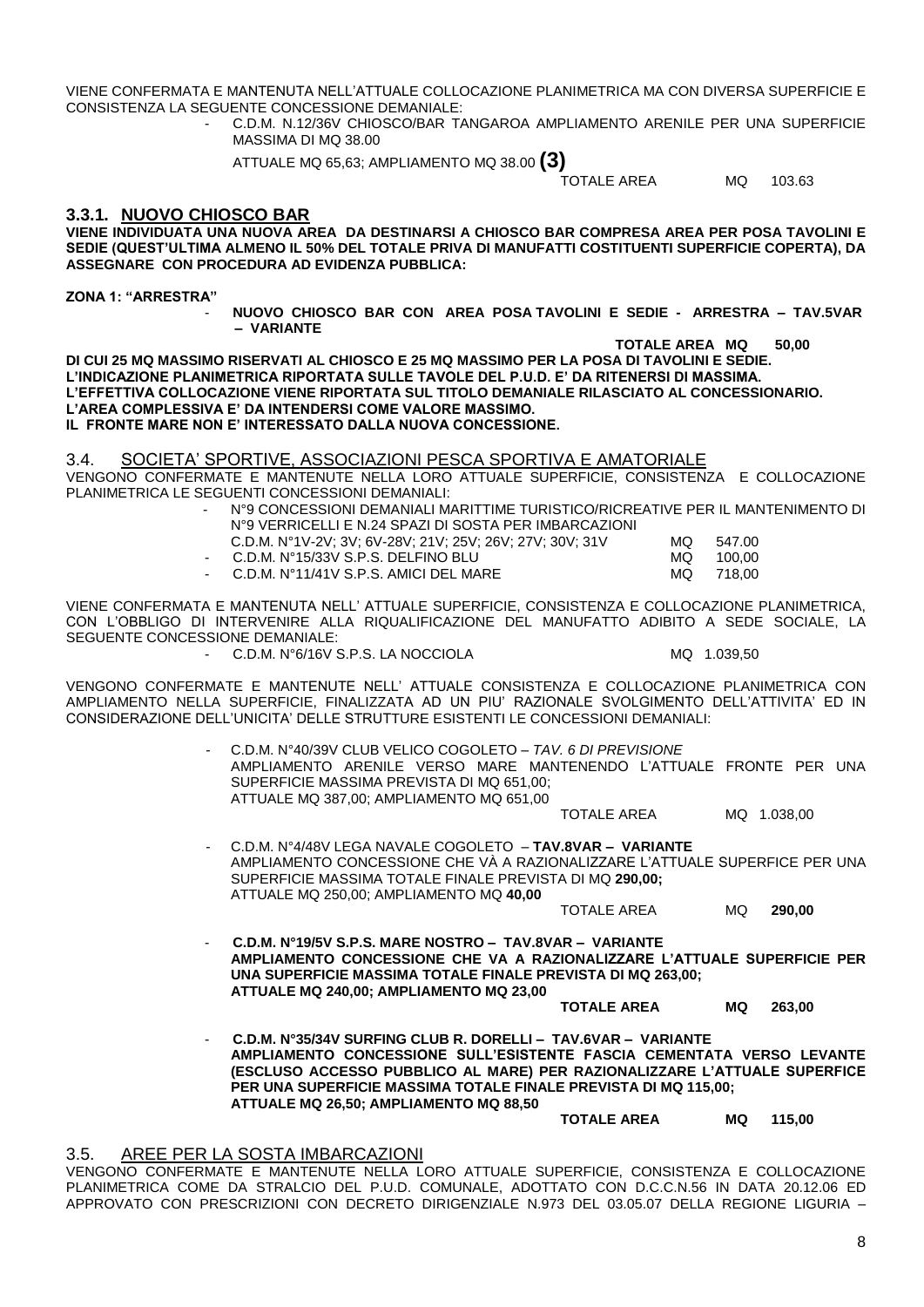DIPARTIMENTO PIANIFICAZIONE TERRITORIALE – SETTORE PIANIFICAZIONE TERITORIALE E DELLE AREE DEMANIALI MARITTIME E SUCCESSIVAMENTE ADEGUATO ALLE PRESCRIZIONI REGIONALI CON D.G.C.N. 163 DEL 18.10.07.

| ANNUALI:                                                                                | $\sim$ | ARRESTRA "A" N°20 IMBARCAZIONI:       | MQ | 240.00 |        |  |
|-----------------------------------------------------------------------------------------|--------|---------------------------------------|----|--------|--------|--|
|                                                                                         |        | ARRESTRA "B" N°20 IMBARCAZIONI;       | MQ | 240,00 |        |  |
|                                                                                         | $\sim$ | CENTRO PONENTE "E" N°20 IMBARCAZIONI; | MQ | 240,00 |        |  |
|                                                                                         | $\sim$ | CENTRO PONENTE "G" N°10 IMBARCAZIONI: | MQ | 120.00 |        |  |
|                                                                                         |        | CENTRO LEVANTE "I" N°5 IMBARCAZIONI;  |    | MQ     | 60,00  |  |
|                                                                                         | $\sim$ | LERONE "L" N°40 IMBARCAZIONI:         |    | MQ     | 480,00 |  |
| STAGIONALI:                                                                             |        | - ARRESTRA "C" N°20 IMBARCAZIONI      | MQ | 240,00 |        |  |
|                                                                                         |        | CENTRO PONENTE "D" N°20 IMBARCAZIONI  | MQ | 240.00 |        |  |
|                                                                                         | $\sim$ | CENTRO LEVANTE "H" N°20 IMBARCAZIONI  | MQ | 240.00 |        |  |
| L'INDICAZIONE PLANIMETRICA RIPORTATA SULLE TAVOLE DEL P.U.D. È DA RITENERSI DI MASSIMA. |        |                                       |    |        |        |  |
|                                                                                         |        |                                       |    |        |        |  |

#### **L'EFFETTIVA COLLOCAZIONE VIENE RIPORTATA SUL TITOLO DEMANIALE RILASCIATO ALL'ENTE COMUNALE.**

#### 3.6. AREE PER LA SOSTA DI SURF, CANOE E SIMILI

SONO INDIVIDUATE N. 3 AREE DA DESTINARE ALLA SOSTA PER SURF, CANOE E NATANTI SIMILI AVENTI LUNGHEZZA MASSIMA PARI A ML 3,00 E LAGHEZZA MASSIMA DI ML 0,80:

| ARRESTRA "AS" N°20 IMBARCAZIONI;         | MQ. | 60.00 |
|------------------------------------------|-----|-------|
| - CENTRO PONENTE "BS" N°20 IMBARCAZIONI: | MQ. | 60.00 |
| LERONE "CS" N°20 IMBARCAZIONI;           | MQ. | 60.00 |

LE AREE DI CUI SOPRA SONO ASSEGNATE IN CONCESSIONE ALL'ENTE COMUNALE.

#### 3.7. PREVISIONE DI SISTEMAZIONE A VERDE

VENGONO INDIVIDUATE N°3 NUOVE AREE DEMANIALI DA ASSEGNARE IN CONCESSIONE ALL'ENTE COMUNALE DA DESTINARSI A SISTEMAZIONI A VERDE:

- ARRESTRA V1 PIANTUMANDO ATTORNO ALLA STAZIONE DI POMPAGGIO IN MODO DA CREARE NON SOLO UN'OASI VERDE IN UNA ZONA PARTICOLARMENTE "BRULLA", MA ANCHE REALIZZARE UN'EFFICACE BARRIERA NATURALE CHE IMPEDISCA LA VISTA DELLE STRUTTURE FOGNARIE; L'INTERVENTO PREVEDE DI PROSEGUIRE IL FILARE DI PALME CHE ALLO STATO ATTUALE SI INTERROMPE ALL'ALTEZZA DEL PARCO DI "VILLA NASTURZIO" PER PROSEGUIRLO FINO ALLA FOCE DEL TORRENTE "ARRESTRA"; ARRESTRA V1- *TAV.5 DI PREVISIONE* MQ 950,00
- ARRESTRA V2 PIANTUMANDO ATTORNO ALLA STRUTTURA METALLICA ESISTENTE (CHE IL PIANO PREVEDE DI TRASFORMARE NEL CHIOSCO DELLA SPIAGGIA LIBERA ATTREZZATA) IN MODO DA CREARE UNA ZONA D'OMBRA E DI RIPARO ARRESTRA V2 - *TAV.5 DI PREVISIONE* MQ 250,00
- CENTRO LEVANTE V3 PIANTUMANDO A LEVANTE E A PONENTE DEL MOLO SPECA, DOPO LA CREAZIONE DI APPOSITE AIUOLE, IN MODO DA CREARE UNA ZONA D'OMBRA E DI RIPARO

CENTRO LEVANTE V3 - *TAV.7 DI PREVISIONE* MQ 200.00

3.8. AREA DEMANIALE DI RISPETTO ALLE STAZIONI DI POMPAGGIO VENGONO CONFERMATE E MANTENUTE NELLA LORO ATTUALE SUPERFICIE E CONSISTENZA LE AREE DI RISPETTO ALLE STAZIONI DI POMPAGGIO:

"ARRESTRA" SPIAGGIA DI RISPETTO ALLA STAZIONE DI POMPAGGIO MQ 393,00

"CENTRO PONENTE" SPIAGGIA DI RISPETTO ALLA STAZIONE DI POMPAGGIO MQ 234,00

"LERONE" SPIAGGIA DI RISPETTO ALLA STAZIONE DI POMPAGGIO MQ 1.460,00

#### 3.9. SPIAGGE LIBERE

LE SPIAGGE LIBERE RISULTERANNO RIDOTTE RISPETTO ALLO STATO ATTUALE ANCHE SE CONTINUERANNO A MANTENERE UNA PERCENTUALE SUPERIORE AL 50% RISPETTO ALLE SPIAGGE IN CONCESSIONE.

| ZONA 1: "ARRESTRA"       |     |        |        |
|--------------------------|-----|--------|--------|
| SPIAGGIA LIBERA          | ML  | 625.70 |        |
| ZONA 2: "CENTRO PONENTE" |     |        |        |
| SPIAGGIA LIBERA          |     | ML.    | 377.00 |
| ZONA 3: "CENTRO LEVANTE" |     |        |        |
| SPIAGGIA LIBERA          | ML. | 539.50 |        |
| ZONA 4: "LERONE"         |     |        |        |
| <b>SPIAGGIA LIBERA</b>   |     | ML     | 343.00 |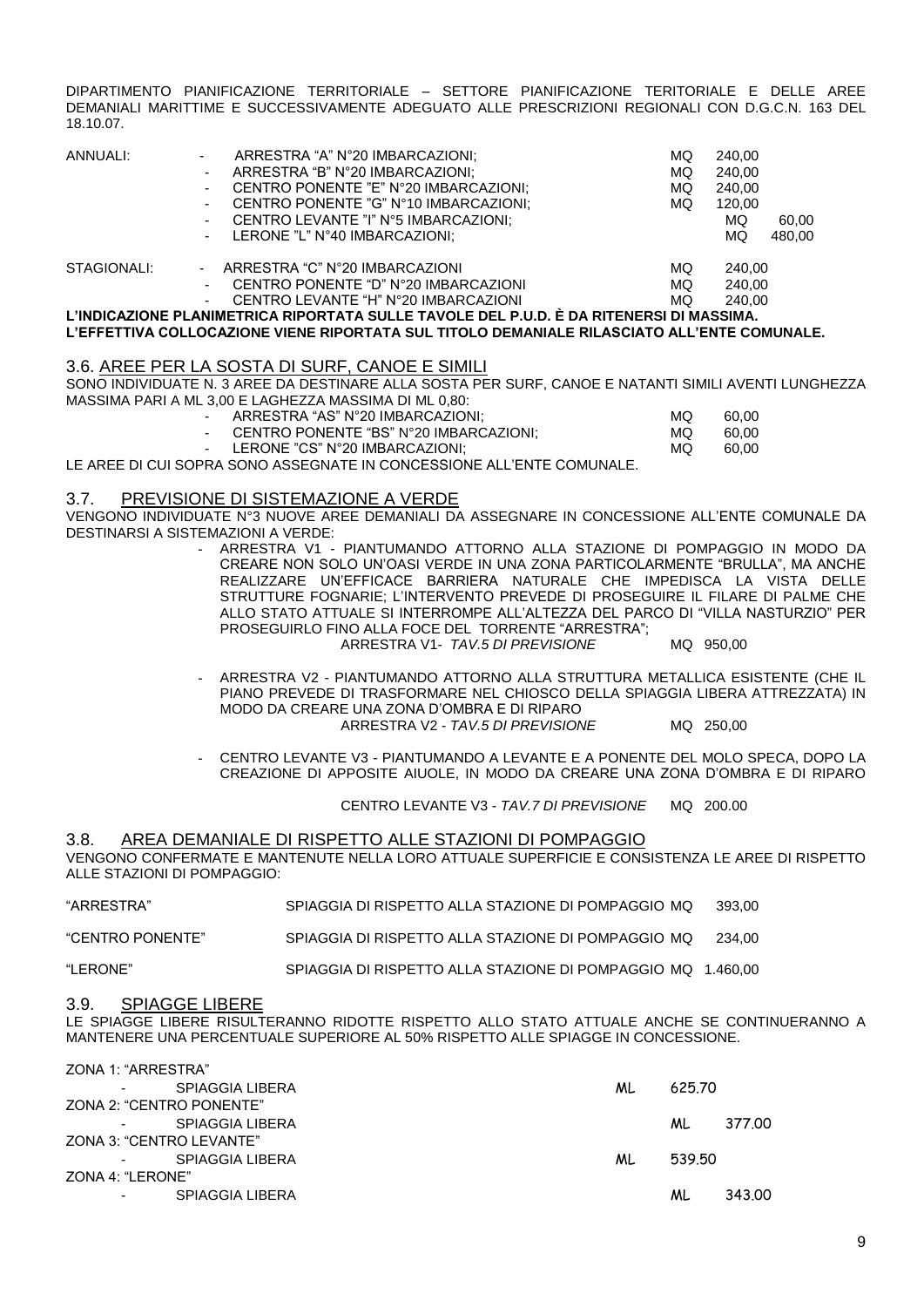#### 3.10. ZONE LUDICO/SPORTIVE

VIENE INDIVIDUATA UN'AREA DEMANIALE DA ASSEGNARE IN CONCESSIONE ALL'ENTE COMUNALE DA DESTINARSI AD ATTIVITA' SPORTIVE:

ZONA 1: "ARRESTRA"

A PONENTE DELLA STABILIMENTO BAGNI STONE BEACH CON DIMENSIONI ML 28 (LUNGHEZZA) E ML 20 (LARGHEZZA) - *TAV.5 DI PREVISIONE* MQ 560,00

#### 3.11. PONTILI DI ATTRACCO

SULLA PARTE TERMINALE DEL MOLO "SPECA" - *TAV.7 DI PREVISIONE* E' PREVISTA LA REALIZZAZIONE DI UN PONTILE CON STRUTTURA IN LEGNO DESTINATO ALL'ATTRACCO DI IMBARCAZIONI PER GITE TURISTICHE (TALE PREVISIONE È DA CONSIDERARSI COME INDICAZIONE PROGRAMMATICA IN QUANTO IL PROGETTO E' ANCORA IN FASE DI STUDIO).

LE DIMENSIONI DEL PONTILE SONO ORIENTATIVAMENTE:

- PROFONDITA' VERSO MARE ML 15,00

- AMPIEZZA TOTALE DELLA PARTE TERMINALE A "T" ML,50,00.

#### 3.12. SCOGLIERA DESTINATA ALLA PESCA SPORTIVA DA TERRA

VIENE DESTINATO ALLA PESCA SPORTIVA CON CANNA DA RIVA IL TRATTO DI SCOGLIERA SITUATO IN PROSSIMITA' DI PIAZZA GIOVANNI XXIII - *TAV.7 DI PREVISIONE.*

L'AREA ED IL TRATTO DI SPECCHIO ACQUEO DI CUI SOPRA SONO ASSEGNATE IN CONCESSIONE ALL'ENTE COMUNALE.

#### 3.13. PISTA CICLABILE COSTIERA E AMPLIAMENTO SEDIME DELLA PASSEGGIATA A MARE

VIENE PREVISTA LA REALIZZAZIONE DI UNA PISTA CICLABILE COSTIERA CHE CONSENTA LA CONTINUITA' DEL PERCORSO TRA IL TERRIORIO DEL COMUNE DI VARAZZE E DEL COMUNE DI ARENZANO (TALE PREVISIONE È DA CONSIDERARSI COME INDICAZIONE PROGRAMMATICA IN QUANTO IL PROGETTO NORMA COMUNALE E' ANCORA IN FASE DI STUDIO). SONO PREVISTI N. 2 TRATTI:

 TRATTO COMPRESO TRA TORRENTE ARRESTRA E TORRENTE RUMARO – *TAV.5 DI PREVISIONE* SI PREVEDE LA REALIZZAZIONE DI UNA SOLETTA AGGETTANTE VERSO MARE DI CIRCA 2,00 ML, CHE SI INSERIRA' TRA LE ATTUALI VASCHE IN CEMENTO CONTENENTI LE PALME. TALE SUPERFICIE COSTITUIRA' IL NUOVO PERCORSO PEDONALE E L'ATTUALE SEDIME, IN FREGIO ALLA S.P.1. AURELIA COSTITUIRA' LA NUOVA PISTA CICLABILE.

 TRATTO COMPRESO TRA TORRENTE SCANDOLARO E TORRENTE LERONE – *TAV.7 - 8 DI PREVISIONE* IN QUESTO TRATTO OLTRE A PREVEDERE LA REALIZZAZIONE DI UNA SOLETTA AGGETTANTE VERSO MARE DI CIRCA 2,00 ML, CHE COME NEL PRECEDENTE TRATTO CONSENTIRA' LA REALIZZAZIONE DEL NUOVO PERCORSO PEDONALE, E' PREVISTA LA CREAZIONE DI ALCUNI SLARGHI PER LA REALIZZAZIONE DI BELVEDERE ATTREZZATI. GLI SPAZI COPERTI AL DI SOTTO DI TALI AGGETTI CHE INTERESSANO AREE IN CONCESSIONE PER STABILIMENTI BALNEARI E/O SPIAGGE LIBERE ATTREZZATE, POTRANNO ESSERE UTILIZZATI AI FINI DELL'ATTIVITA' BALNEARE. NEL CASO DI CUI SOPRA LE STRUTTURE AGGETTANTI DOVRANNO ESSERE REALIZZATE DAI CONCESSIONARI (CON ONERI A LORO CARICO), MANTENENDO IL CALPESTIO SOPRASTANTE AD USO PUBBLICO. GLI INTERVENTI PREVISTI DAL PRESENTE PUNTO SONO SOGGETTI A PRELIMINARE PROGETTO NORMA COMUNALE RIFERITO ALL'INTERO TRATTO CHE DEFINISCE UN INDIRIZZO ARCHITETTONICO/AMBIENTALE UNITARIO E SUCCESSIVO PERMESSO DI COSTRUIRE CONVENZIONATO RIFERITO ALLE SINGOLE AREE.

#### 3.14. PORTO

IL COMUNE DI COGOLETO, AL FINE DI UNA RIQUALIFICAZIONE DELLA ZONA, INTERESSATA DAGLI INTERVENTI DI BONIFICA DELLO STABILIMENTO STOPPANI, SI FA PROMOTORE DELLA REALIZZAZIONE DI PORTO TURISTICO (COME PREVISTO DALLA DELIBERA DEL CONSIGLIO REGIONALE DELLA LIGURIA N°64 DEL 19.12.00, PAG. 8, AVENTE COME OGGETTO: "APPROVAZIONE, AI SENSI DELL'ARTICOLO 4 DELLA LEGGE REGIONALE 22 AGOSTO 1984 N.39 E DELL'ARTICOLO 76 DELLA LEGGE REGIONALE 4 SETTEMBRE 1997 N. 36, DEL PIANO TERRITORIALE DI COORDINAMENTO DELLA COSTA") POSIZIONATO SUL LATO DESTRO (LATO SAVONA) DELLA FOCE DEL TORRENTE LERONE.

LE AREE DEMANIALI FORTEMENTE COMPROMESSE DAL PUNTO DI VISTA AMBIENTALE ED IN CONSIDERAZIONE CHE UNA RILEVANTE PARTE DI ARENILE NON E' UTILIZZABILE AI FINI DELLA BALNEAZIONE ANCHE PER LE FAVOREVOLI RICADUTE ECONOMICHE ED OCCUPAZIONALI RENDONO PROPONIBILE L'INSERIMENTO DI UNA STRUTTURA PORTUALE.

LA REALIZZAZIONE DELLA STRUTTURA PROVOCHERA' MODIFICHE AL TRATTO DI LITORALE INTERESSATO ED IN PREVISIONE DI TALE OPERA SI DOVRA' PROVVEDERE AD UNA VERIFICA ED EVENTUALE RICOLLOCAZIONE DELLE ASSOCIAZIONI SPORTIVE PRESENTI IN ZONA IN ALTRE AREE LIBERE E ALLA RICOLLOCAZIONE DELLA CONCESSIONE DEMANIALE N°7/23S BAGNI THELMA IN ALTRA AREA LIBERA COMPRESA TRA LO SCOGLIO PUNTA SABINA E IL PORTO. LE NECESSARIE RICOLLOCAZIONI DOVRANNO AVVENIRE A TOTALE CARICO DEL SOGGETTO CHE REALIZZA L'OPERA.

GLI INTERVENTI PREVISTI DAL PRESENTE PUNTO SONO SOGGETTI A S.U.A. E SONO DA CONSIDERARSI COME INDICAZIONE PROGRAMMATICA IN QUANTO IL PROGETTO E' ANCORA IN FASE DI STUDIO.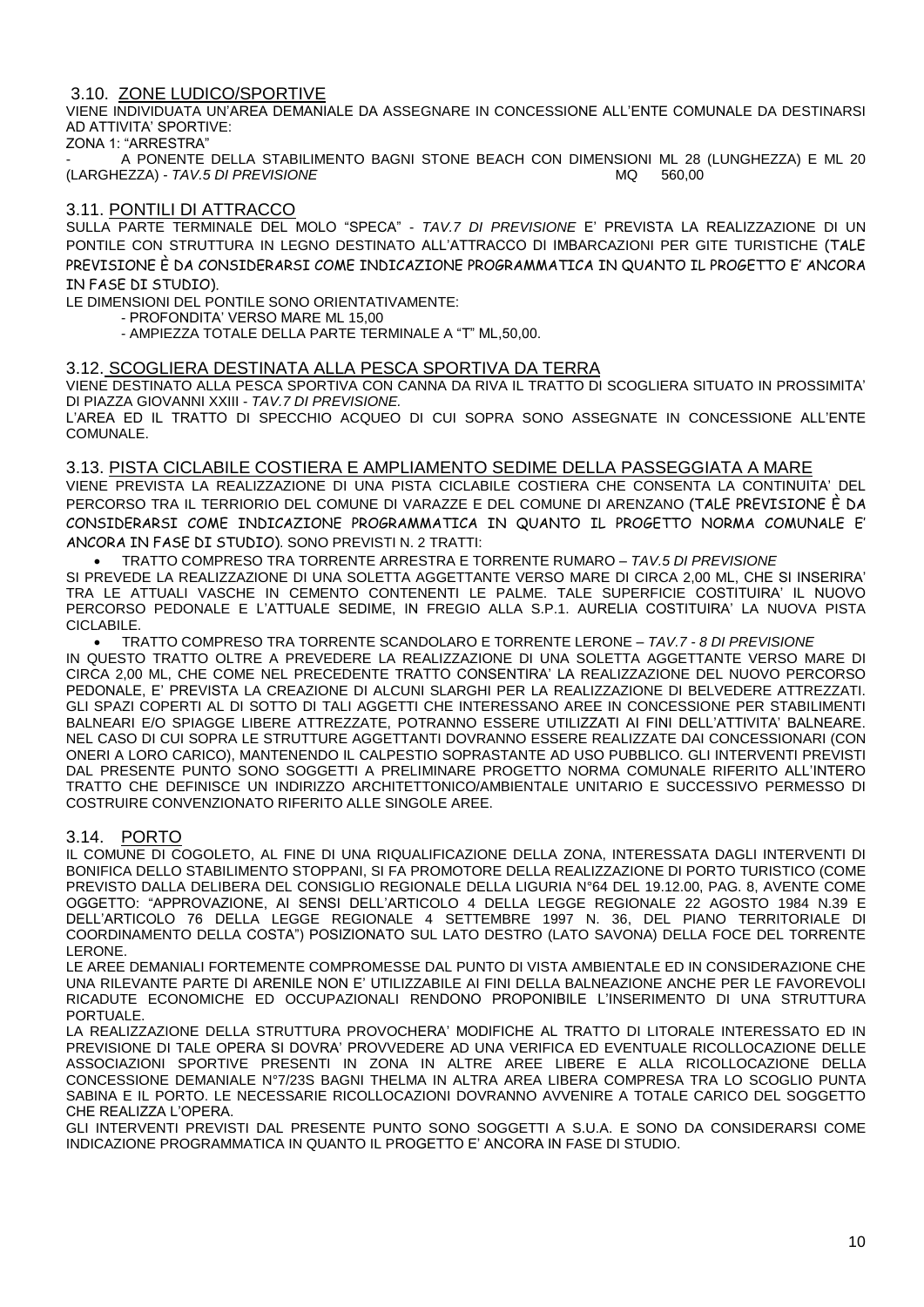# B. NORMATIVA DI ATTUAZIONE DEL P.U.D. COMUNALE

#### **LA RELAZIONE ILLUSTRATIVA LETT.A COSTITUISCE PARTE INTEGRANTE E SOSTANZIALE DELLE PRESENTI N.A. LE PRESENTI NORME DI ATTUAZIONE (N.A) SONO APPLICATE ALLE CONSISTENZE RIPORTATE NELLE CONCESSIONI DEMANIALI VIGENTI IN ESSERE ALLA DATA DI APPROVAZIONE DEL P.U.D..**

# ART.1 NORME DI CARATTERE GENERALE

TUTTI GLI INTERVENTI EDILIZI CHE SI INTENDONO REALIZZARE NEL LITORALE COMUNALE CHE ECCEDONO LA MANUTENZIONE ORDINARIA SONO SOGGETTI AL RILASCIO DI TITOLO ABILITATIVO EDILIZIO E AL RILASCIO DI AUTORIZZAZIONE PAESISTICA AI SENSI DEL D.LGS.42/04.

GLI INTERVENTI EDILIZI SONO DEFINITI DALL'ART.3 DEL VIGENTE D.P.R.380/01 (TESTO UNICO PER L'EDILIZIA).

TUTTI GLI INTERVENTI EDILIZI CHE PREVEDONO LA COLLOCAZIONE DI MANUFATTI O STRUTTURE IN ELEVAZIONE DEVONO GARANTIRE IL MANTENIMENTO O IL RECUPERO DELLA VISUALE VERSO IL MARE DAI PRINCIPALI PERCORSI PEDONALI, VIARI E FERROVIARI. QUANDO CIÒ NON SIA POSSIBILE IN CONSIDERAZIONE DELLE QUOTE ESISTENTI, LA DISPOSIZIONE DEI MANUFATTI DEVE CONSENTIRE IL MANTENIMENTO DI OPPORTUNI CANOCCHIALI VISIVI.

IN OGNI CASO FATTE SALVE ULTERIORI PRESCRIZIONI RITENUTE NECESSARIE IN SEDE DI ESAME DEL PROGETTO OGNI SEI CABINE O MANUFATTI SIMILARI DOVRÀ ESSERE COMUNQUE GARANTITO UN CONO VISUALE LIBERO SINO AL MARE DI ALMENO UN METRO (1 ML).

LE DELIMITAZIONI DELLE AREE DESTINATE A STABILIMENTO BALNEARE E DELLE AREE IN CONCESSIONE, QUANDO CONSENTITO, DOVRANNO ESSERE REALIZZATE CON SEMPLICI STRUTTURE A "GIORNO" UTILIZZANDO PREFERIBILMENTE LEGNO E CORDA E NON PRECLUDENDO LE VISUALI LUNGO LA SPIAGGIA, SONO IN OGNI CASO VIETATE DELIMITAZIONI IN RETE METALLICA O MATERIALE PLASTICO, CORDOLI IN CEMENTO CON RINGHIERE, CHE, SE GIA' ESISTENTI, ANDRANNO SOSTITUITE.

IL MATERIALE DA UTILIZZARE NEGLI INTERVENTI EDILIZI CONSENTITI DOVRA' ESSERE **PREFERIBILMENTE** IL LEGNO, NON SOLO PER QUANTO CONCERNE LE STRUTTURE IN ELEVAZIONE MA ANCHE COME PAVIMENTAZIONE DEI PERCORSI PEDONALI.

DOVRANNO ESSERE UTILIZZATI COLORI NATURALI O TRADIZIONALI.

**VA EVITATATO IL PIU' POSSIBILE** IL RICORSO A MATERIALI METALLICI, PLASTICI E LAMINATI.

LE SOLE AREE CEMENTATE ESISTENTI COPERTE UTILIZZATE PER LA POSA DI TAVOLI E SEDIE DEGLI STABILIMENTI BALNEARI POTRANNO ESSERE PAVIMENTATE CON PIASTRELLE.

LE CARATTERISTICHE DI TALI PAVIMENTI DOVRANNO RISPONDERE AI SUDDETTI REQUISITI E DI TIPOLOGIA DA CONCORDARE CON GLI APPOSITI UFFICI COMUNALI.

NON SONO CONSENTITI **NUOVI PLATEATICI NE'** AMPLIAMENTI DEI PLATEATICI ESISTENTI IN CEMENTO SEMPLICE O ARMATO O CON MATERIALI MISTI (CEMENTO/LATERIZI/PIETRAME/ECC…). **LA TIPOLOGIA DI OPERE AMMESSE IN AREA DEMANIALE MARITTIMA E' DISCIPLINATA DALL'ART.11 QUINQUIES 1 DELLA L.R.13/1999 COME MODIFICATA DALLA L.R.21/2012.**

TUTTE LE STRUTTURE ED I MANUFATTI ESISTENTI ALL'INTERNO DELLE CONCESSIONI DEMANIALI NON RISPONDENTI ALLE CARATTERISTICHE DI CUI ALLE PRESENTI NORME DI ATTUAZIONE, DOVRANNO, ENTRO **IL 01.05.2016**, A CURA DEI CONCESSIONARI, ESSERE ADEGUATE.

**LE CEMENTIFICAZIONI ESISTENTI CHE SI PROIETTANO VERSO LA BATTIGIA OLTRE L'ESISTENTE LINEA DI CEMENTIFICAZIONE PARALLELA ALLA PASSEGGIATA MARE O ALLA S.P.N.1 AURELIA LA CUI PROIEZIONE RISULTI SUPERIORE AD 1/3 DELLA LARGHEZZA DEVONO ESSERE ELIMINATE ENTRO IL 01.05.2016. LA SUDDETTA PRESCRIZIONE E' IMMEDIATAMENTE ESECUTIVA PER LE CONCESSIONI EVIDENZIATE ALL'ART.2 DELLE N.A. CHE FRUISCONO, IN TUTTO O IN PARTE, DEGLI AMPLIAMENTI CONSENTITI. LE DUE SUDDETTE PRESCRIZIONI NON SI APPLICANO ALLE TERRAZZE IN CEMENTO ESISTENTI NON POGGIANTI DIRETTAMENTE SULL'ARENILE (REALIZZATE A SBALZO O SU PILASTRI DI ESIGUE DIMENSIONI).**

**NEL SOLO CASO CHE NEL TRATTO DI CEMENTIFICAZIONE DA ELIMINARE SIANO PRESENTI IMPIANTI O RETI DI SERVIZI LA CUI RICOLLOCAZIONE SIA TECNICAMENTE DIFFICILE O PARTICOLARMENTE ONEROSA, VIENE CONSENTITO IL MANTENIMENTO DELLA CEMENTIFICAZIONE ESISTENTE FINO ALLA MISURA MASSIMA DI 1 METRO LINEARE OLTRE IL SUDDETTO LIMITE DI 1/3.** 

**LE CONCESSIONI PRESENTI NEL TRATTO DI ARENILE COMPRESO TRA IL TORRENTE SCANDOLARO E IL TORRENTE LERONE DOVRANNO UNIFORMARSI AL PROGETTO NORMA COMUNALE DI AMPLIAMENTO DELLA PASSEGGIATA. NEL RISPETTO DELLE VIGENTI N.A. GLI AMPLIAMENTI PREVISTI SONO COMUNQUE CONSENTITI ANCHE IN ASSENZA DEL SUDDETTO PROGETTONORMA COMUNALE A CONDIZIONE CHE VENGA SOTTOSCRITTO FORMALE IMPEGNO VINCOLANTE DA PARTE DEL CONCESSIONARIO A MODIFICARE/INTEGRARE, A PROPRIA CURA E SPESE, LA CONCESSIONE SECONDO LE PREVISIONI DEL PROGETTO NORMA COMUNALE DI AMPLIAMENTO DELLA PASSEGGIATA MARE ENTRO UN ANNO DALLA RICHIESTA DELLA PUBBLICA AMMINISTRAZIONE. TALE IMPEGNO**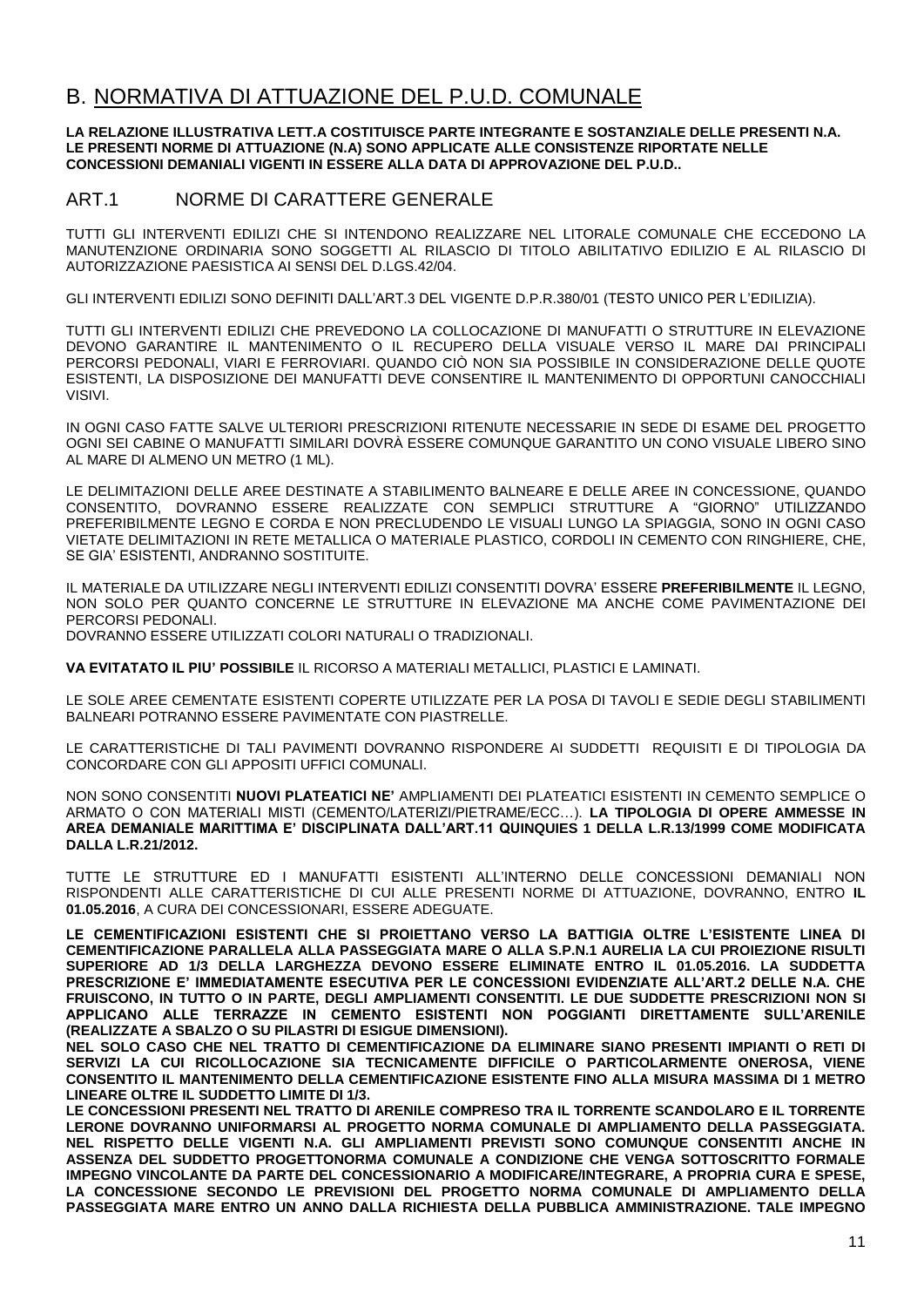**SARA' CONTENUTO NELLE CONDIZIONI/PRESCRIZIONI DEL TITOLO DEMANIALE E SARA' CAUSA DI DECADENZA, ART.47 COD.NAV., IN CASO DI INADEMPIENZA. PER LE CONCESSIONI COMPRESE TRA IL TORRENTE SCANDOLARO E IL TORRENTE LERONE CHE NON USUFRUIRANNO DI AMPLIAMENTI VIENE STABILITO UN TERMINE DI 4 ANNI PER L'ADEGUAMENTO ALLE N.A. A PARTIRE DALLA DATA DI APPROVAZIONE DEL SUDDETTO PROGETTO NORMA COMUNALE.** 

LE ATTIVITA' BALNEARI LUNGO IL LITORALE SONO REGOLAMENTATE DALL'ORDINANZA COMUNALE DI DISCIPLINA DELLE ATTIVITA' BALNEARI N.60 PROT.N.7143 DEL 18.04.03 E S.M.I.

**FERMO RESTANDO GLI ASPETTI LEGATI ALLA SICUREZZA DELLA BALNEAZIONE, REGOLAMENTATI DA ORDINANZE DELL'AUTORITÀ MARITTIMA COMPETENTE PER TERRITORIO, IN CONFORMITÀ AGLI INDIRIZZI E CONTENUTI DELLE LINEE GUIDA REGIONALI, CON ORDINANZA COMUNALE POSSONO ESSERE INTRODOTTE MODIFICHE PER L'APERTURA DEGLI STABILIMENTI BALNEARI ANCHE AL DI FUORI DELLA STAGIONE BALNEARE PER LE ATTIVITÀ ELIOTERAPICHE NON CURATIVE (ELIOESPOSIZIONE).** 

**LA POSSIBILITÀ DI MANTENIMENTO DELLE STRUTTURE DELLO STABILIMENTO BALNEARE, OLTRE A QUANTO DEFINITO DALLE LINEE GUIDA REGIONALI, È SUBORDINATA AL RISPETTO DELLE SEGUENTI CONDIZIONI:** 

**CONFORMITÀ DELLE STRUTTURE ALLE NORME DI ATTUAZIONE;**

**REGOLARIZZAZIONE DEL TITOLO DEMANIALE, URBANISTICO-EDILIZIO, PAESAGGISTICO; POSSESSO, SE PREVISTE, DI TUTTE LE AUTORIZZAZIONI PER L'ESERCIZIO DELLE ATTIVITÀ CONNESSE ALLA BALNEAZIONE NONCHÈ ATTINENTI IL BENESSERE DELLA PERSONA; SOTTOSCRIZIONE DI CONVENZIONE CON IL COMUNE DI COGOLETO PER L'UTILIZZO PUBBLICO GRATUITO DEI SERVIZI IGIENICI DELLA STRUTTURA CONTENENTE IL CALENDARIO DI APERTURA E RELATIVI ORARI, SANZIONI IN CASO DI INOSSERVANZA. TALI IMPEGNI SARANNO CONTENUTI NELLE CONDIZIONI/PRESCRIZIONI DEL TITOLO DEMANIALE E POTRANNO, IN** 

**CASO DI VIOLAZIONE, ESSERE CAUSA DI DECADENZA, ART.47 COD.NAV..**

LE SUPERFICI CEMENTATE E/O PAVIMENTATE NEI PERIODI DI CHIUSURA DELLE ATTIVITA' BALNEARI (PERIODO INVERNALE) DOVRANNO ESSERE RICOPERTE CON UNO STRATO DI SABBIA DI SPESSORE MINIMO DI 30 CM IN MODO DA OTTENERE UNA SUPERFICIE PIANEGGIANTE E RACCORDATA CON IL PROFILO DELL'ARENILE.

I CONCESSIONARI DEGLI STABILIMENTI BALNEARI, CHIOSCHI E SPIAGGE LIBERE ATTREZZATE ALLA FINE DELLA STAGIONE BALNEARE, ENTRO IL TERMINE STABILITO DALL'ORDINANZA COMUNALE DI DISCIPLINA DELLE ATTIVITA' BALNEARI, HANNO L'OBBLIGO DI RIMUOVERE TUTTE LE STRUTTURE DI FACILE RIMOZIONE COMPRESE LE STRUTTURE DI SOSTEGNO DELLE COPERTURE, LE CANCELLATE DI ACCESSO, EVENTUALI BASAMENTI, MURATURE ECC… CHE EMERGANO SUCCESSIVAMENTE ALLA SISTEMAZIONE DELLO STRATO SABBIOSO.

**IN DEROGA ALL'OBBLIGO DI CUI SOPRA, AL FINE DI DOTARE DI ALCUNI SERVIZI LA PASSEGGIATA LITORANEA NEL PERIODO OTTOBRE/APRILE, E' CONSENTITO IL MANTENIMENTO DELLE STRUTTURE BALNEARI A CHIOSCO BAR DI CUI ALLE C.D.M. 12/36V – CHIOSCO BAR "BOMBONERA" E 1/19V – CHIOSCO BAR "DEBENEDETTI" E PER LA CONCESSIONE A CHIOSCO-BAR DI NUOVA PREVISIONE. LA POSSIBILITA' DI MANTENIMENTO DELLE STRUTTURE E' SUBORDINATA AL RISPETTO DELLE SEGUENTI CONDIZIONI:** 

**CONFORMITÀ DELLE STRUTTURE ALLE NORME DI ATTUAZIONE;**

**REGOLARIZZAZIONE DEL TITOLO DEMANIALE, URBANISTICO-EDILIZIO, PAESAGGISTICO; POSSESSO, SE PREVISTE, DI TUTTE LE AUTORIZZAZIONI PER L'ESERCIZIO DELLE ATTIVITA';**

**SOTTOSCRIZIONE DI CONVENZIONE CON IL COMUNE DI COGOLETO PER L'UTILIZZO PUBBLICO GRATUITO DEI SERVIZI IGIENICI DELLA STRUTTURA CONTENENTE IL CALENDARIO DI APERTURA E RELATIVI ORARI, PER LA PULIZIA DEGLI ARENILI LIBERI LIMITROFI, SANZIONI IN CASO DI INOTTEMPERANZE.** 

**TALI IMPEGNI SARANNO CONTENUTI NELLE CONDIZIONI/PRESCRIZIONI DEL TITOLO DEMANIALE E POTRANNO, IN CASO DI VIOLAZIONE, ESSERE CAUSA DI DECADENZA ART.47 COD.NAV.**

LE COPERTURE DELLE TETTOIE NON POTRANNO AVERE ALTEZZA DA TERRA SUPERIORE A MT 4,00. TUTTE LE ALTRE COPERTURE NON POTRANNO AVERE ALTEZZA DA TERRA SUPERIORE A MT 3,00.

SONO VIETATI GLI ACCUMULI DI SABBIA CHE IMPEDISCONO LA VISUALE DEL MARE DALLA PASSEGGIATA MARE. IN CASO DI INOTTEMPERANZA A QUANTO SOPRA STABILITO SI PROCEDE AI SENSI DEL CODICE DELLA NAVIGAZIONE E DEL REGOLAMENTO DI ATTUAZIONE.

ALL'INTERNO DELLE AREE IN CONCESSIONE, GLI STABILIMENTI BALNEARI ESISTENTI, DURANTE LA STAGIONE BALNEARE, POSSONO, PREVIA PRESENTAZIONE DELLA DOCUMENTAZIONE ATTESTANTE LA CONFORMITA' ALLE VIGENTI NORME IN TEMA DI IMPATTO ACUSTICO, SUCCESSIVAMENTE AL RILASCIO DI AUTORIZZAZIONE COMUNALE, INSTALLARE ATTREZZATURE MOBILI DESTINATE ALL'INTRATTENIMENTO MUSICALE ED ALLO SPETTACOLO IN GENERE.

**AI SENSI DEL CO.3BIS DELL'ART.11BIS DELLA L.R.13/1999 E S.M.I., LA LOCAZIONE DI ATTREZZATURE A SUPPORTO DELLA BALNEAZIONE E' CONSENTITA SOLO NEGLI SPAZI GIÀ' OGGETTO DI CONCESSIONE DEMANIALE ESISTENTE SENZA AMPLIAMENTO DELLA RELATIVA SUPERFICIE E PREVIA RICHIESTA DI MODIFICA DELLA CONCESSIONE. A TAL FINE ALL'ISTANZA DI MODIFICA DOVRÀ ESSERE ALLEGATA PLANIMETRIA QUOTATA CONTENENTE L'INDICAZIONE DELL'AREA DI DEPOSITO, MODALITÀ DI DEPOSITO, DELLA TIPOLOGIA E DEL NUMERO DI TALI ATTREZZATURE.**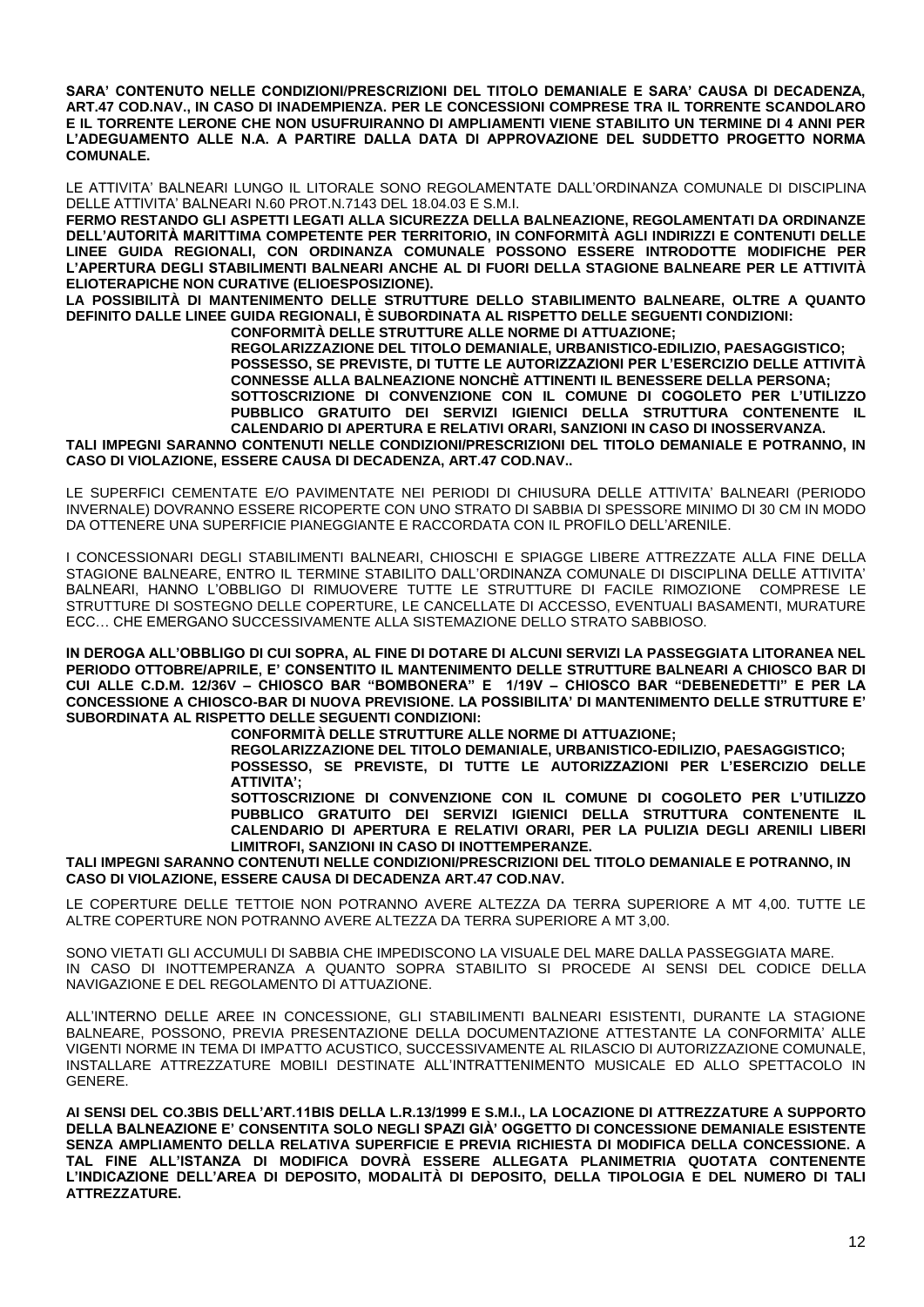**IL LIBERO ACCESSO AL MARE NEL TRATTO CENTRALE DEL LITORALE CHE COMPRENDE GLI STABILIMENTI BALNEARI DENOMINATI MARECHIARO, SORRISO, ALDEBARAN, MARISA È GARANTITO ATTRAVERSO I SUDDETTI STABILIMENTI BALNEARI.**

**NELLE CONCESSIONI PER GLI IMPIANTI DI BALNEAZIONE DEVE ESSERE GARANTITA LA VISIBILITÀ DEGLI IMPIANTI E L'EFFETTIVA POSSIBILITÀ DI ACCESSO AL MARE DELLE PERSONE PORTATRICI DI HANDICAP AI SENSI DELLA L.104/92.**

LA COMPETENZA PER L'APPROVAZIONE DELLE CONVENZIONI E DEI REGOLAMENTI DI CUI AL P.U.D. COMUNALE E' DELL'ORGANO ESECUTIVO DEL COMUNE.

# ART.2 RIQUALIFICAZIONI FUNZIONALI / AMPLIAMENTI

SONO CONSENTITI NEL RISPETTO DEI SEGUENTI PARAMETRI I SEGUENTI INTERVENTI:

2.1.AMPLIAMENTO DELLE SUPERFICI DESTINATE ALLA POSA DI CABINE E PER USI CONNESSI ALLE ATTIVITA' DI BALNEAZIONE

> TALI AMPLIAMENTI SONO CONSENTITI IN MODO PROPORZIONALE ALLA PERCENTUALE DEL FATTORE DI CEMENTIFICAZIONE ESISTENTE AUTORIZZATO, ALLA DATA DI APPROVAZIONE DEL P.U.D. COMUNALE.

L'AMPLIAMENTO DELLA SUPERFICIE "X" RISULTA DALLA SEGUENTE RELAZIONE " $X$ " = " $B$ "  $X$  " $C$ " / " $A$ "

(DOVE "A" = SUPERFICIE COMPLESSIVA DELLA CONCESSIONE; "B" = SUPERFICIE PLATEATICO IN CEMENTO IN CONCESSIONE; "C" = AMPLIAMENTO SUPERFICIE GENERALE CONCESSA.

CONFORMEMENTE AGLI INDIRIZZI DEL P.U.D. REGIONALE ED AL FINE DEL RISPETTO DEI VALORI PAESAGGISTICI E AMBIENTALI DEL LITORALE, LE SUPERFICI DI CUI SOPRA SONO REALIZZATE CON STRUTTURE VERTICALI, ORIZZONTALI E PAVIMENTAZIONI **PREFERIBILMENTE** IN LEGNO DA RIMUOVERE INTEGRALMENTE AL TERMINE DELLA STAGIONE BALNEARE.

#### 2.2. AMPLIAMENTO DELLE SUPERFICI COPERTE

TALI AMPLIAMENTI SONO CONSENTITI IN MODO PROPORZIONALE ALLA PERCENTUALE DEL FATTORE DI COPERTURA ESISTENTE AUTORIZZATO ALLA DATA DI APPROVAZIONE DEL P.U.D. COMUNALE.

L'AMPLIAMENTO DELLA SUPERFICIE COPERTA "Y" RISULTA DALLA SEGUENTE RELAZIONE "Y" = "D" X "C"/ "A".

(DOVE "A" = SUPERFICIE COMPLESSIVA DELLA CONCESSIONE; "D" = SUPERFICIE COPERTA IN CONCESSIONE; "C" = AMPLIAMENTO SUPERFICIE GENERALE CONCESSA.

PER SUPERFICIE COPERTA, AL FINE DEL CALCOLO DI CUI SOPRA, E' DA INTENDERE LA SUPERFICIE LORDA DI TUTTI I MANUFATTI INSISTENTI SU PLATEATICO DESTINATI A BAR, CUCINA, CABINE, DEPOSITI, SERVIZI, ECC. SONO ESCLUSE DAL COMPUTO DEL PARAMETRO "D" LE STRUTTURE DI COPERTURA POSTE AL DI SOPRA DI DETTI MANUFATTI (TETTOIE, PAGODE, STRUTTURE TENSOSTATICHE, TENDE, GAZEBO, ECC.).

CONFORMEMENTE AGLI INDIRIZZI DEL P.U.D. REGIONALE ED AL FINE DEL RISPETTO DEI VALORI PAESAGGISTICI E AMBIENTALI DEL LITORALE, I MANUFATTI DI CUI SOPRA SONO REALIZZATI *PREFERIBILMENTE* IN LEGNO DA RIMUOVERE INTEGRALMENTE AL TERMINE DELLA STAGIONE BALNEARE.

GLI AMPLIAMENTI DI CUI AI PUNTI 2.1. E 2.2 SONO APPLICABILI ALLE SEGUENTI CONCESSIONI DEMANIALI MARITTIME TURISTICO/RICREATIVE PER STABILIMENTI BALNEARI IN CAPO A PRIVATI, SPIAGGIA LIBERA ATTREZZATA IN CAPO A PRIVATI E CHIOSCO/BAR:

C.D.M. N°10/6S BAGNI STONE BEACH, AMPLIAMENTO MQ 400,00 C.D.M. N°12/36V CHIOSCO/BAR TANGAROA, AMPLIAMENTO MQ 38,00 C.D.M. N°9/04S BAGNI PIPPY ISLAND, AMPLIAMENTO SUPERFICIE MQ 510.45 C.D.M. N°8/208 BAGNI BARAONDE, AMPLIAMENTO SUPERFICIE MQ 189.45 C.D.M. N°21/3S BAGNI LE VELE, AMPLIAMENTO MQ 350,00 SPIAG. LIB. ATT. IN CAPO A PRIV. LONGHEU, AMPLIAMENTO MQ 1.057,80 **(NEL RISPETTO DEI LIMITI DI CUI ALL'ART.11 TER DELLA L.R.13/99 E S.M.I.)** C.D.M. N°7/23S BAGNI THELMA, AMPLIAMENTO MQ 666,00

GLI AMPLIAMENTI DI SUPERFICIE DELLE CONCESSIONI DEMANIALI MARITTIME DI CUI SOPRA SONO CONCESSI NEL SOLO CASO IN CUI SIANO REALIZZATI INTERVENTI EDILIZI DI RIQUALIFICAZIONE DEI MANUFATTI E DELLE STRUTTURE ESISTENTI CON UN LORO AMPLIAMENTO (PARI AD ALMENO IL 50% DI QUANTO CONSENTITO CON LE SOPRACITATE NORME).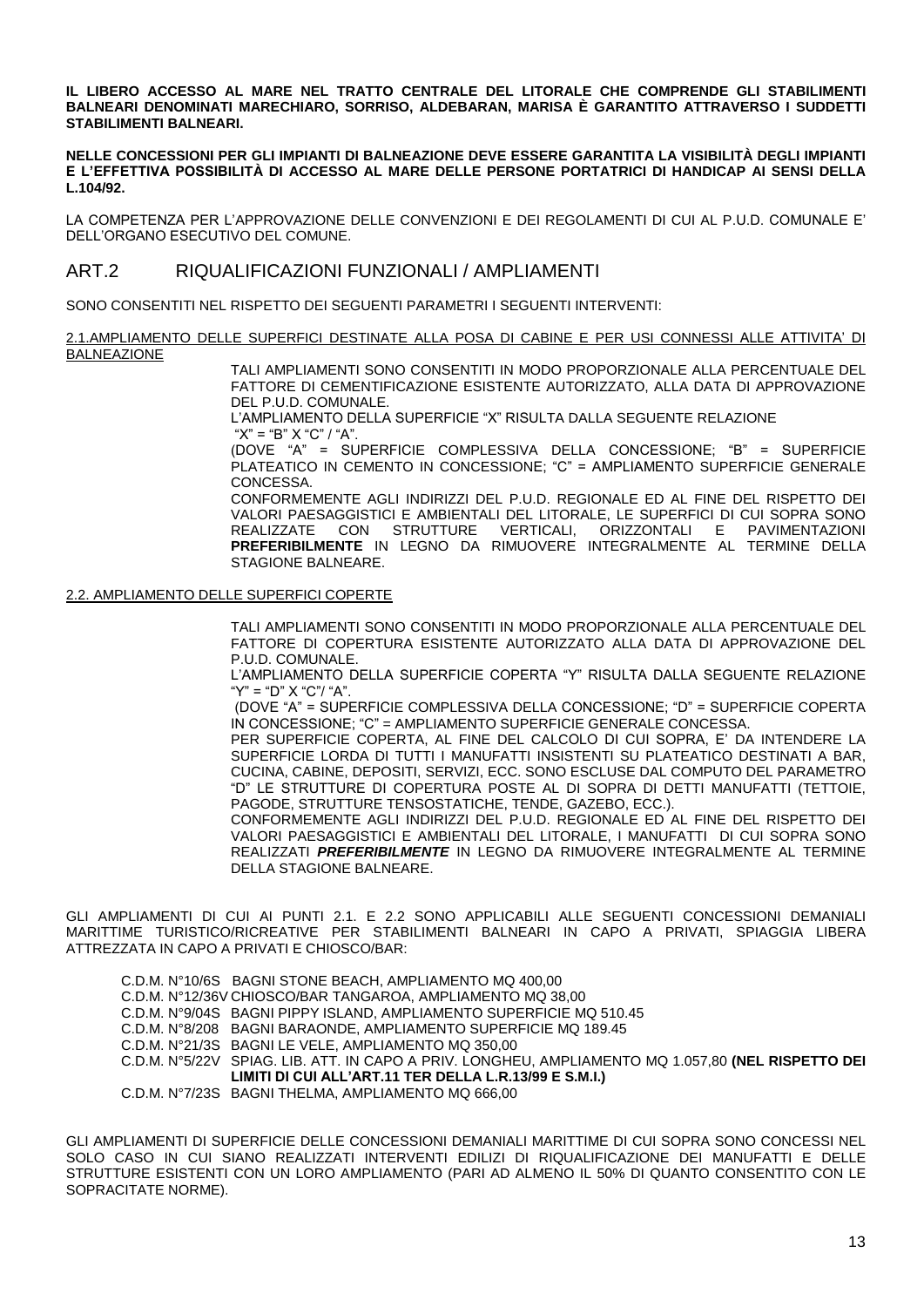GLI AMPLIAMENTI DI CUI SOPRA SONO SOGGETTI AL RILASCIO DI TITOLO ABILITATIVO EDILIZIO CONVENZIONATO. LA CONVENZIONE, DA APPROVARE DA PARTE DELLA CIVICA AMMINISTRAZIONE, DOVRÀ' PREVEDERE L'UTILIZZO **GRATUITO** DI SERVIZI IGIENICI DELLO STABILIMENTO BALNEARE, SPIAGGIA LIBERA ATTREZZATA E/O CHIOSCO BAR DA PARTE DEI FRUITORI DELLE SPIAGGE LIBERE LIMITROFE, LA MANUTENZIONE E LA PULIZIA DI DETTI TRATTI DI LITORALE.

**QUALORA LA CONVENZIONE DI CUI SOPRA PREVEDA PER LE CONCESSIONI PER STABILIMENTO BALNEARE E CHIOSCO BAR DI CUI ALL'ELENCO L'UTILIZZO GRATUITO ED ESCLUSIVO, DA PARTE DEI FRUITORI DELLE SPIAGGE LIBERE, DI NUOVI SERVIZI IGIENICI REALIZZATI ALL'INTERNO DELL'AREA IN CONCESSIONE, LA RELATIVA SUPERFICIE COPERTA, SINO ALLA SOGLIA MASSIMA DI MQ 2,00 NEL CASO DI REALIZZAZIONE DI SERVIZI IGIENICI STANDARD E DI MQ 4,00 NEL CASO DI SERVIZI IGIENICI PER PORTATORI DI HANDICAP, NON VIENE COMPUTATA. IL MANCATO RISPETTO DEGLI IMPEGNI CONTENUTI IN CONVENZIONE POTRA' ESSERE CAUSA DI DECADENZA ART.47 COD.NAV..**

#### 2.3. RIQUALIFICAZIONI FUNZIONALI CONCESSIONI DEMANIALI ESISTENTI

**IN CONFORMITÀ ALLE N.A DEL P.U.D.** NELLE CONCESSIONI DEMANIALI MARITTIME ESISTENTI, PER LE QUALI NON SONO PREVISTI AMPLIAMENTI ALLA DATA DI APPROVAZIONE DEL P.U.D. COMUNALE, SONO CONSENTITI SUI MANUFATTI E/O STRUTTURE ESISTENTI, I SEGUENTI INTERVENTI EDILIZI:

- MANUTENZIONE ORDINARIA;
- MANUTENZIONE STRAORDINARIA;
- RISTRUTTURAZIONE EDILIZIA, NEI LIMITI DELLA SUPERFICIE COMPLESSIVA IN CONCESSIONE;
- AMPLIAMENTI CONCESSI:
	- SUPERFICI DESTINATE ALLA POSA DI CABINE E PER USI CONNESSI ALLE ATTIVITA' DI BALNEAZIONE (PUNTO 2.1) DEL 5% RISPETTO A QUANTO ATTUALMENTE CONCESSO;
	- SUPERFICI COPERTE (PUNTO 2.2) DEL 5% RISPETTO A QUANTO ATTUALMENTE CONCESSO. **ALLE SOLE CONCESSIONI TURISTICO-RICREATIVE PER LE SUPERFICI COPERTE (PUNTO 2.2.) E' COMUNQUE CONSENTITO UN AMPLIAMENTO MINIMO DI MQ 5,00 SOLO QUALORA TALE VALORE NON VENGA RAGGIUNTO CON LA PERCENTUALE DEL 5% DI CUI SOPRA. LA SUDDETTA SUPERFICIE COPERTA DI MQ 5,00 NON E' CUMULABILE CON ALTRI AMPLIAMENTI.**

# ART.3 SPIAGGE LIBERE ATTREZZATE

LA SPIAGGIA LIBERA ATTREZZATA, REALIZZATA E GESTITA IN CONFORMITA' ALLE LINEE GUIDA PER LE SPIAGGE LIBERE E LIBERE ATTREZZATE, APPROVATE DALLA GIUNTA REGIONALE CON DELIBERAZIONE N.512 IN DATA 21 MAGGIO 2004 – PUBBLICATE SUL BOLLETTINO UFFICIALE DELLA REGIONE LIGURIA IN DATA 16 GIUGNO 2004 N.24 PARTE II.

TUTTE LE STRUTTURE ED I MANUFATTI DOVRANNO ESSERE REALIZZATI IN CONFORMITA' ALLE PRESENTI NORME DI ATTUAZIONE.

# ART.3 BIS SPIAGGIA LIBERA ATTREZZATA IN CAPO A PRIVATO

LA SPIAGGIA LIBERA ATTREZZATA IN CAPO A PRIVATO E' DEFINITA, REALIZZATA E GESTITA IN CONFORMITA' ALLE LINEE GUIDA PER LE SPIAGGE LIBERE E LIBERE ATTREZZATE, APPROVATE DALLA GIUNTA REGIONALE CON DELIBERAZIONE N.512 IN DATA 21 MAGGIO 2004 – PUBBLICATE SUL BOLLETTINO UFFICIALE DELLA REGIONE LIGURIA IN DATA 16 GIUGNO 2004 N.24 PARTE II.

TUTTE LE STRUTTURE ED I MANUFATTI DOVRANNO ESSERE REALIZZATI IN CONFORMITA' ALLE PRESENTI NORME DI ATTUAZIONE.

# ART.4 SPIAGGE LIBERE

LA SPIAGGIA LIBERA E' DEFINITA E DISCIPLINATA IN CONFORMITA' ALLE LINEE GUIDA PER LE SPIAGGE LIBERE E LIBERE ATTREZZATE, APPROVATE DALLA GIUNTA REGIONALE CON DELIBERAZIONE N.512 IN DATA 21 MAGGIO 2004 – PUBBLICATE SUL BOLLETTINO UFFICIALE DELLA REGIONE LIGURIA IN DATA 16 GIUGNO 2004 N.24 PARTE II. LA PULIZIA E LA MANUTENZIONE NELLE SPIAGGE LIBERE POTRA' ESSERE OGGETTO DI CONVENZIONE, DA APPROVARE DA PARTE DELLA CIVICA AMMINISTRAZIONE, CON PRIVATI O ASSOCIAZIONI.

# ART.5 ZONE LUDICO/SPORTIVE

LA GESTIONE E CURA DELL'AREA DA DESTINARSI AD ATTIVITA' LUDICO/SPORTIVA – *TAVOLA 5 DI PREVISIONE*, VERRA' AFFIDATA DALL'ENTE COMUNALE CONCESSIONARIO CON PRIORITÀ, AI SENSI DELL'ART. 45 BIS NELL'ORDINE CON:

- 1. AFFIDAMENTO DIRETTO A ISTITUZIONI, AZIENDE SPECIALI ANCHE CONSORTILI, SOCIETÀ DI CAPITALE IN HOUSE SECONDO LA VIGENTE NORMATIVA, NONCHE' DI ASSOCIAZIONI COSTITUITE O PARTECIPATE DALL'ENTE LOCALE NON AVENTI SCOPO DI LUCRO;
- 2. CON CONVENZIONE CON COOP SOCIALI PER LA FORNITURA DI BENI DI SERVIZI AI SENSI DELL'ART. 5 L. 80.11.91 N, 381 E S.M.I.;